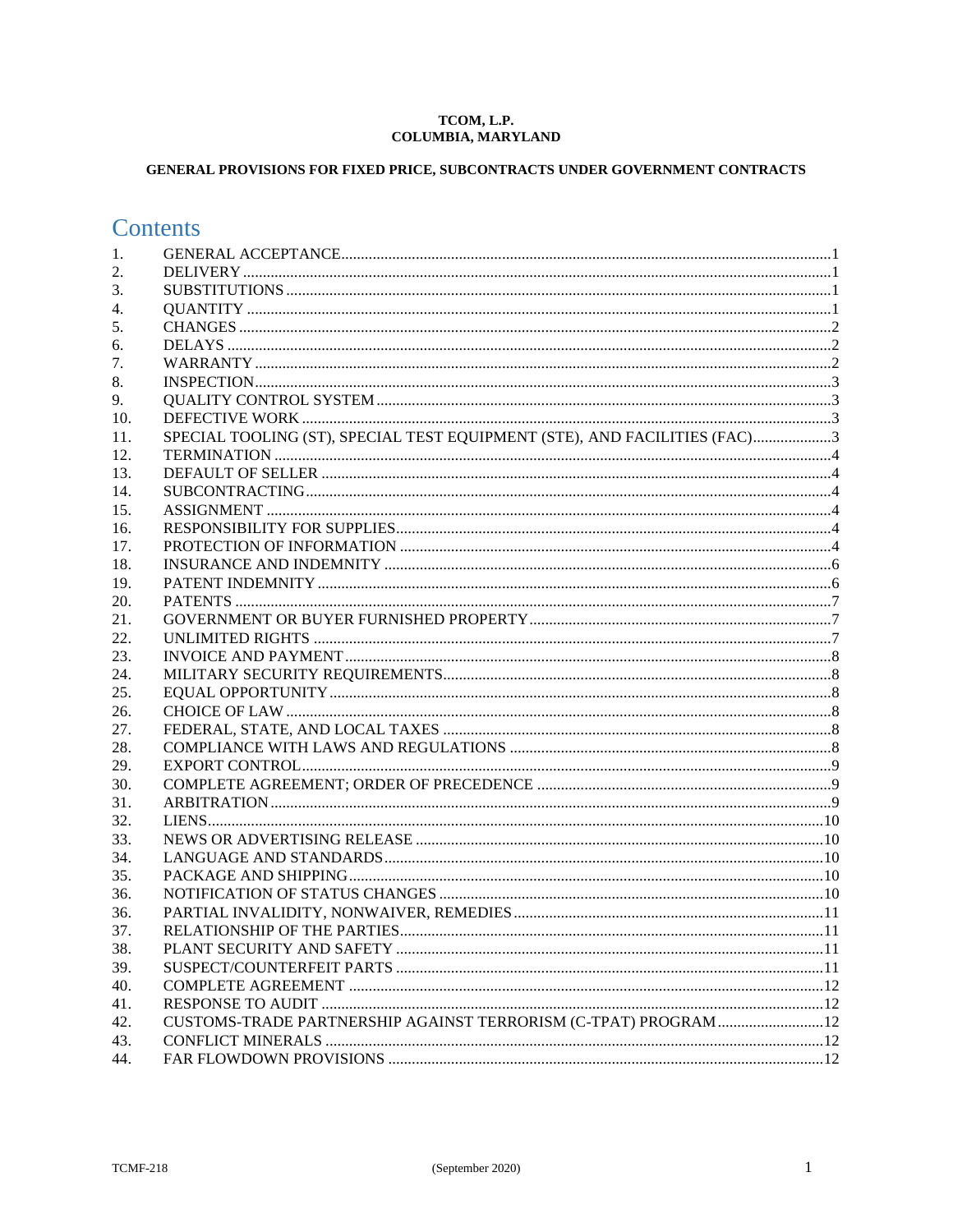#### <span id="page-1-0"></span>**1. GENERAL ACCEPTANCE**

In this Purchase Order, "Seller" shall mean the supplier of work, services or supplies hereunder and "Buyer" shall mean "TCOM, L.P." The Purchase Order (which term shall be deemed to include plans, specifications, regulations and other documents to the extent that any of the same are incorporated by reference) becomes the exclusive agreement between the parties for the supplies/services subject to the terms and conditions herein. Any of the following shall constitute Seller's unqualified acceptance of this Purchase Order:

- A. Acceptance of this Purchase Order;
- B. Furnishing of any part of the supplies/services under this Purchase Order;
- C. Acceptance of any payment for the supplies/services; or
- D. Commencement of performance under this Purchase Order.

 Any additional or different terms proposed by the Seller are objected to and are hereby rejected unless the same shall be accepted in writing by the Buyer. Failure of any party to enforce its rights under this Purchase Order shall not constitute a waiver of such rights or of any other rights under this Purchase Order or otherwise.

#### <span id="page-1-1"></span>**2. DELIVERY**

A. Time is of the essence of this Purchase Order. Representatives of Buyer, the Government, or both shall at all reasonable times have access to Seller's plant for the purpose of assuring delivery in accordance with the schedule.

In the event the Seller does not meet the delivery schedule, the Buyer reserves the right to exercise all available remedies afforded by the Uniform Commercial Code including but not limited to the recovery of incidental and consequential damages.

Modifications and changes may only be authorized by the Buyer's Purchasing Agent or his authorized representative.

B. (Inapplicable unless stated on the face sheet of the Purchase Order) Buyer and Seller hereby agree that 1.75% of the Purchase Order value per day shall be assessed by Buyer and offset against Seller's invoices or separately billed to Seller (as appropriate and according to Buyer's discretion) for supplies which are delivered late under this Purchase Order.

Buyer and Seller stipulate that these damages are reasonable in light of the anticipated or actual harm caused by the late delivery, the difficulties of proof of loss, and the inconvenience or nonfeasibility of otherwise obtaining an adequate remedy.

C. If Seller intends to source or ship direct from outside of the U.S to Buyer then, in addition to complying with all applicable Export Regulations, Seller shall provide the name, country and contact information of the non-U.S. sources within ten (10) days after Order acceptance. Seller proposed sources outside of the U.S. must have a reputation for honesty and a company policy prohibiting bribes and facilitating payments intended to expedite or secure performance of a routine governmental action, such as, customs clearance. Buyer retains the right to deny Seller's use of Seller proposed sources within thirty (30) days of Seller notification. Seller shall ensure that Buyer's purchase does not transit through one of the proscribed countries listed in U.S. ITAR, 22 C.F.R. 126.1.

## <span id="page-1-2"></span>**3. SUBSTITUTIONS**

Seller shall not substitute materials or accessories without prior written consent of Buyer.

## <span id="page-1-3"></span>**4. QUANTITY**

Buyer need not accept any variation in quantity except as specified in this Purchase Order. Overshipments may be returned to Seller at Seller's expense, which shall include a reasonable cost for the Buyer's handling, or be retained by Buyer at no increase in price. To the extent that supplies covered by this Purchase Order are produced in accordance with drawings or specifications which are proprietary to Buyer or to Buyer's customer, Seller may not manufacture or retain for the purpose of display, or otherwise, any more such supplies, or parts thereof, than are required to be delivered under this Purchase Order. Any such excess supplies, or parts therefore, shall be delivered free of charge to Buyer at the designated delivery point at Seller's risk and expense or destroyed and the destruction certified by Seller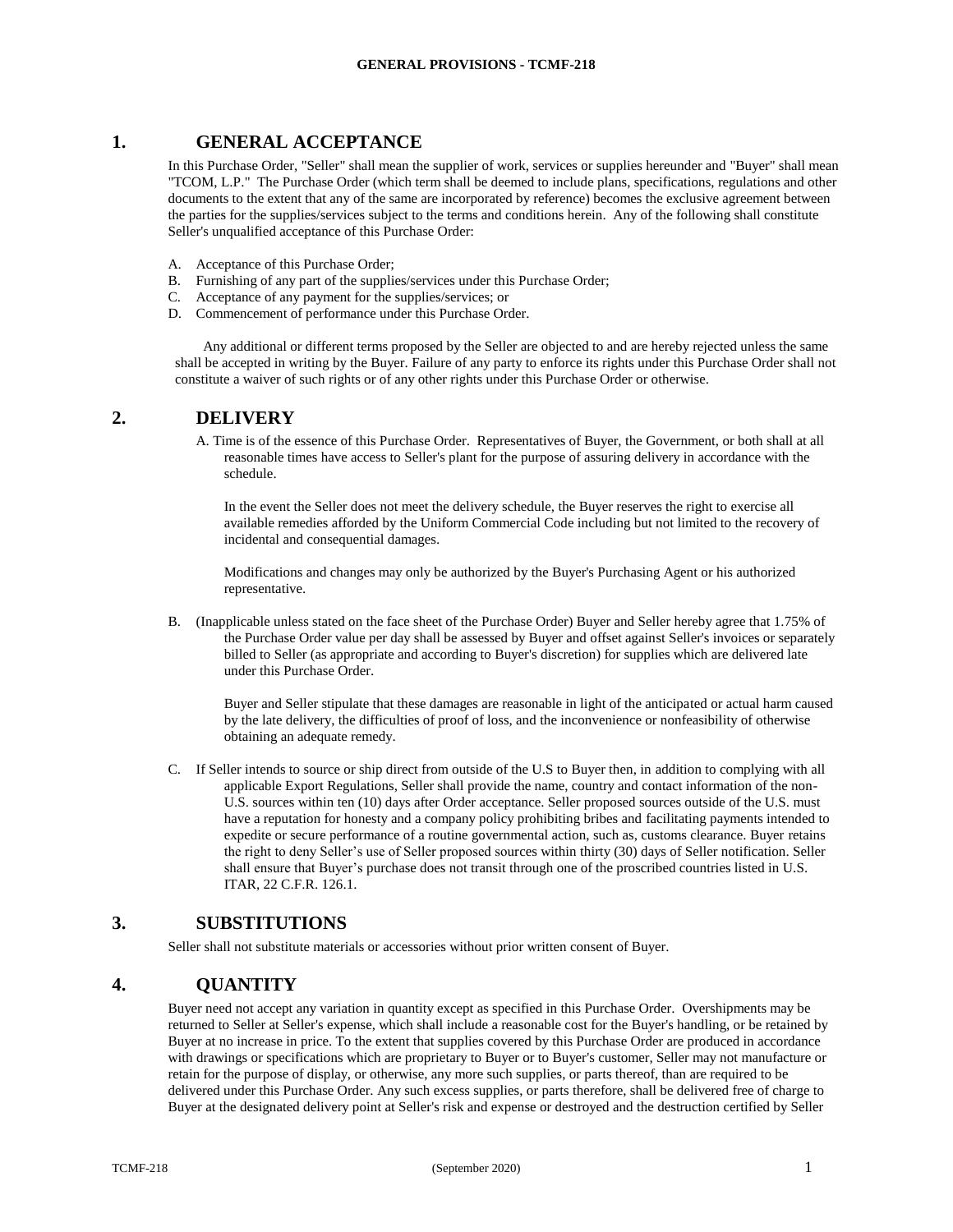and forwarded to the Buyer.

#### <span id="page-2-0"></span>**5. CHANGES**

Buyer may at any time by written order, without notice to any surety, make changes or additions within the general scope of this Purchase Order in any one or more of the following:

- A. drawings, designs, statement of work or specifications;
- B. method of shipment or packing;
- C. place of inspection, delivery or acceptance;
- D. quantities, where reasonable;
- E. delivery schedules, where reasonable; and
- F. the amount of Buyer/Government furnished property.

If any such change causes an increase or decrease in the cost of, or the time required for performance of, this Purchase Order, whether changed or not changed by any such written order, Seller shall notify Buyer in writing immediately and an appropriate equitable adjustment will be made in the price or time of performance, or both, by written modification of this Purchase Order. Any claim by Seller for such adjustment must be asserted within fifteen (15) days or such other period as may be agreed on in writing by the parties after Seller's receipt of notice of change. Failure to agree to any adjustment shall be a dispute concerning a question of fact in the meaning of Clause 31 (Arbitration) of this Purchase Order. Nothing contained in this paragraph shall excuse Seller from proceeding with the contract as changed.

All terms of delivery, shipment, risk of loss, etc. shall be interpreted in accordance with the rules of the International Chamber of Commerce, Incoterms 2010.

#### <span id="page-2-1"></span>**6. DELAYS**

- A. Whenever Seller knows or has reason to know that any occurrence is delaying or threatens to delay the timely performance of this Purchase Order, Seller shall immediately give notice thereof, including all relevant information with respect thereto, to the Buyer. For the purpose of this clause, excusable delays are those delays which are directly caused by events beyond the control and without the fault or negligence of Seller, and shall include:
	- (1) strikes,
	- (2) fires, floods, epidemics, unusually severe weather,
	- (3) acts of God,
	- (4) acts of the Government in either its sovereign or contractual capacity,
	- (5) freight embargoes.
- B. Seller agrees to insert clause A including this subparagraph in any Purchase Order or subcontract made hereunder.
- C. Buyer Delay of Work

Use the FAR 52.242-17 Clause and substitute "TCOM, L.P. Procurement Representative" for "Contracting Officer" and substitute "Seller" for "Contractor" and substitute "Purchase Order" for "Contract".

### <span id="page-2-2"></span>**7. WARRANTY**

In addition to Seller's standard warranty, Seller warrants that all Work furnished pursuant to this Purchase Order shall strictly conform to applicable specifications, drawings, samples, descriptions, and other requirements of this Purchase Order, and be free from defects in design, material, and workmanship, and to the extent that the Seller knows or has reason to know of the particular purpose for which the supplies are intended, shall be fit and sufficient for such purpose. All warranties shall survive inspection, test and acceptance of, and payment for, the Buyer's work. All warranties shall run to Buyer and its successors, assigns, and customers. The warranty shall extend for a period of one (1) year after Buyer's final acceptance unless a different period is set forth elsewhere in this Purchase Order. If any nonconformity of the work appears within that time, Seller shall promptly repair, replace, or reperform the work, at Buyer's option, to the satisfaction of Buyer or its customer. Transportation of replacement work, return of nonconforming work, and repeat performance of work shall be at Seller's expense. Work required to be corrected or replaced shall be subject to this provision, the Inspection provision of this Purchase Order, and FAR 52.246-2 and 52.246-4 in the same manner and to the same extent as work originally delivered under this Purchase Order. If repair, replacement, or reperformance of work is not timely, Buyer may elect to return the nonconforming work or repair, replace, or reprocure the work at Seller's expense.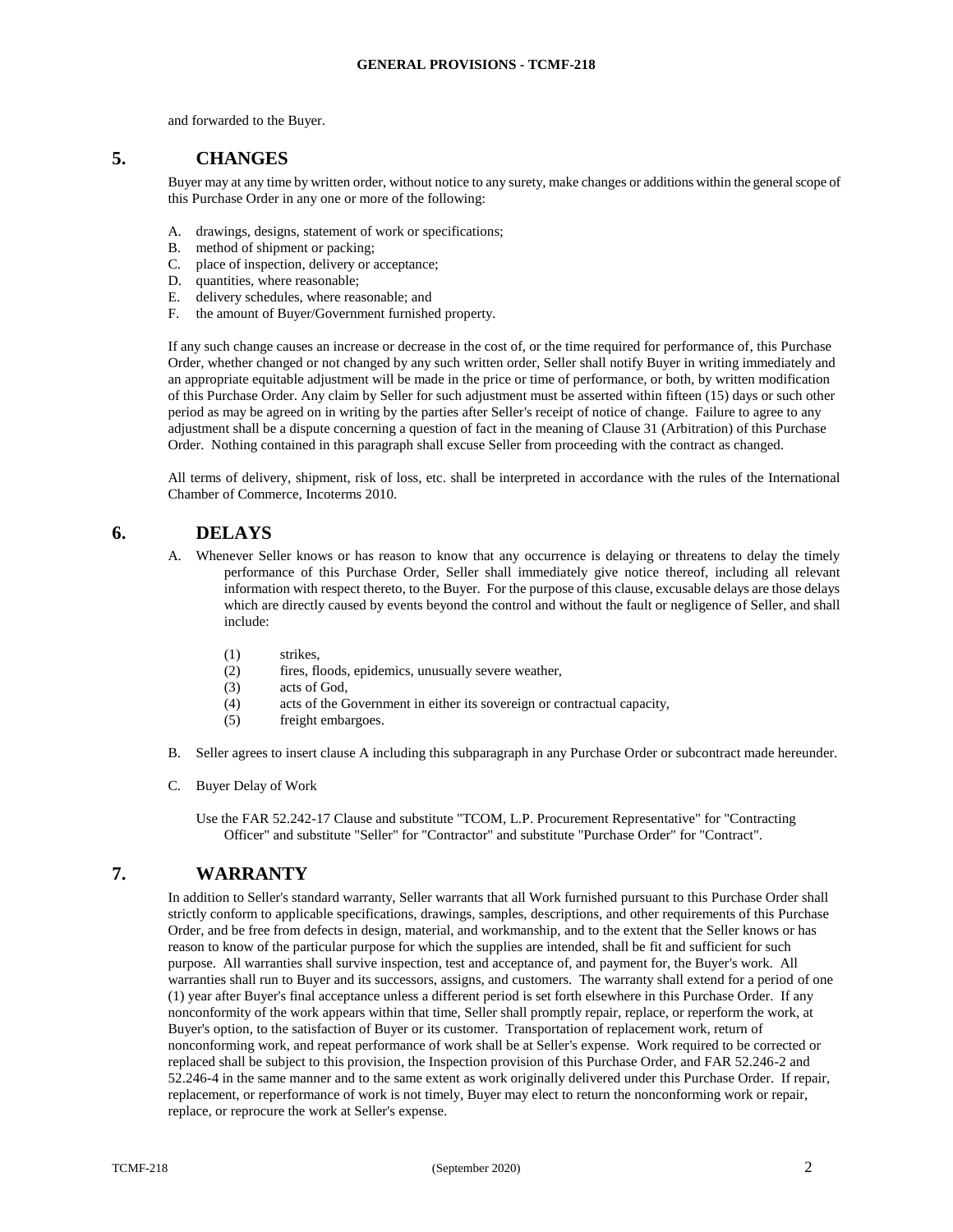Buyer retains all rights it may have under applicable law for breach of warranty, including all remedies and any action for damages.

#### <span id="page-3-0"></span>**8. INSPECTION**

All materials, supplies and work in progress shall be subject to inspection and test by Buyer. If the goods or services are for ultimate delivery to the Government, as evidenced by a Government Contract Number on Buyer's Purchase Order, the Government, to the extent practicable at all times (including the period of performance) and places, and in any event prior to acceptance by the Buyer and, if applicable, the Government, through any authorized representative, may inspect the plant or plants of the Seller or of any of its lower-tier subcontractors engaged in the performance of this Purchase Order. If inspection and test are made on Seller's premises, Seller, without additional charge, shall provide reasonable facilities and assistance for the safety and convenience of the inspectors in performing their duties. Inspections and tests by Buyer shall be performed in such manner as not to delay the work unduly. Buyer may charge to Seller any additional cost of inspection and test when material, work or supplies are not ready at the time such inspection and test is requested by Buyer. In case of rejection, neither Buyer, nor its customer, shall be liable for any reduction in value of samples used in connection with such inspection or test. Except as otherwise agreed in writing, all shipments and supplies furnished under this Purchase Order shall be subject to final inspection and acceptance by Buyer after receipt by Buyer at destination, notwithstanding any previous source inspection or acceptance.

### <span id="page-3-1"></span>**9. QUALITY CONTROL SYSTEM**

Unless this Purchase Order contains other specific quality requirements,

- A. Seller shall provide and maintain a quality control system to an industry-recognized quality standard for the work covered by this Purchase Order.
- B. Records of all quality control inspection work by Seller shall be kept complete and made available to Buyer and its customers during the performance of this Purchase Order and for such longer periods as may be specified.

#### <span id="page-3-2"></span>**10. DEFECTIVE WORK**

Buyer, notwithstanding any prior acceptance, at its option, may reject, or require prompt correction (in place or elsewhere), of any supplies which are defective in material or workmanship or otherwise fail to meet the requirements of this Purchase Order. Seller shall be given notice of any defects, other than latent defects, within a reasonable time after receipt of the supplies and all records (such as affidavits, test reports, drawings, etc.) required to be furnished therewith. Buyer may, in addition to any rights it may have by law, prepare for shipment and ship the supplies to Seller, require Seller to remove them, and the expense of any such action, including transportation both ways, if any, shall be borne by Seller. If Seller fails promptly to remove such supplies

and to proceed to replace or correct them, Buyer may:

- A. by contract or otherwise, perform such replacement or correction and charge to the Seller any increased cost occasioned Buyer thereby, and may deduct such increased cost from any amounts due the Seller under this Purchase Order (or require repayment of any payments theretofore made), or
- B. terminate this Purchase Order for default as provided in Clause 13 (Default of Seller).

Failure to agree to the amount of any such increased cost to be charged to the Seller, or to such reduction in, or repayment of, any amount due under this Purchase Order, shall be a dispute concerning a question of fact within the meaning of Clause 31 (Arbitration).

## <span id="page-3-3"></span>**11. SPECIAL TOOLING (ST), SPECIAL TEST EQUIPMENT (STE), AND FACILITIES (FAC)**

Unless specifically provided to the contrary in this Purchase Order, Seller warrants that the price set forth in this Purchase Order does not include:

- A. any amount representing rent for the use of Government-owned (ST), (STE) or (FAC) or
- B. as a direct charge to this Purchase Order, the cost of any (ST), (STE) or (FAC) as the same are defined in Part 45 of the Federal Acquisition Regulation (FAR). Any such (ST), (STE) or (FAC) to be charged to Buyer will be covered by a separate Purchase Order.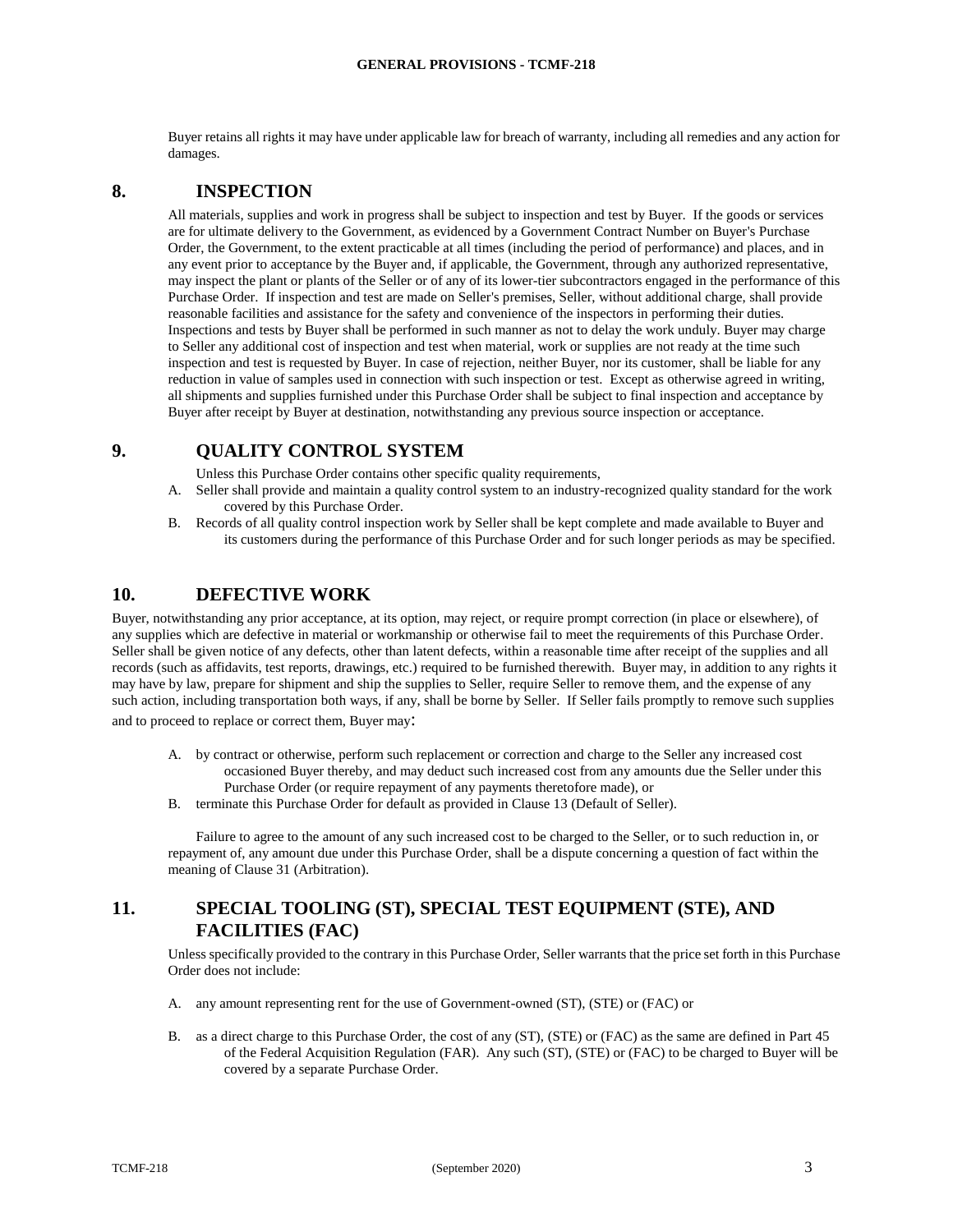#### <span id="page-4-0"></span>**12. TERMINATION**

Without limiting Buyer's right to cancel this order for default of Seller as provided below, Buyer may terminate all or any part of the work under this order and process Seller's claims therefore in accordance with the provisions of the Termination Clause set forth in Part 52.249-2 of the Federal Acquisition Regulation as in effect on the date of this order. Where necessary to make this FAR part applicable to this Purchase Order, "Contractor" shall mean "Seller", "Contracting Officer" shall mean "Buyer" and "Government" shall mean "Buyer" or the "Government"; and the reference in paragraph (e) of 52.249-2 to "1 year" shall change to "3 months or any extension thereto," and paragraph (D) (3)(i) of 52.249-2 shall be deleted.

#### <span id="page-4-1"></span>**13. DEFAULT OF SELLER**

The provisions of FAR 52.249-8 as in effect on the date of this order are incorporated in this paragraph by reference. Where necessary to make this FAR part applicable to this Purchase Order, "Contractor" shall mean "Seller", "Contracting Officer" shall mean "Buyer" and "Government" shall mean "Buyer" or the "Government". In addition to the causes of default listed in FAR 52.249-8(a)(1), should bankruptcy, insolvency, dissolution, receivership or equivalent proceedings be instituted by or against Seller, upon Seller's making any assignment for the benefit of creditors or entering into any such arrangement or upon Seller's becoming insolvent, Buyer shall have the right to terminate this Purchase Order in accordance with subparagraph (a) of 52.249-8.

#### <span id="page-4-2"></span>**14. SUBCONTRACTING**

Seller shall not subcontract all or substantially all work of any deliverable item to be supplied under this Purchase Order without prior written approval of Buyer. This provision shall not apply to purchases of standard commercial articles or raw materials including castings, forgings, and rough welded structures on which Seller will perform further work. The Seller further agrees that no subcontract placed under this Purchase Order shall provide for payment on a cost-plus-a-percentage-of-cost basis. The Seller further agrees to select subcontractors on a competitive basis to the maximum practical extent consistent with the objectives and requirements of this Purchase Order.

#### <span id="page-4-3"></span>**15. ASSIGNMENT**

This Contract inures to the benefit of the parties and their successors. Neither this Purchase Order nor any payments hereunder are assignable or transferable by Seller without Buyer's written approval, which approval will not be unreasonably withheld. The Buyer reserves the right to assign its rights and/or obligations under this Purchase Order, upon notice to Seller.

#### <span id="page-4-4"></span>**16. RESPONSIBILITY FOR SUPPLIES**

Except as specifically otherwise provided herein, Seller shall bear the risk of loss for all supplies being purchased under this Purchase Order until acceptance thereof by Buyer, and shall bear all risk of loss as to rejected supplies or supplies requiring correction after notice of rejection notwithstanding any prior acceptance.

### <span id="page-4-5"></span>**17. PROTECTION OF INFORMATION**

- A. Unless expressly stated otherwise herein, the exchange of information under this Order shall be governed by this Order and, in particular this clause 22, which supersedes any prior agreement between Buyer and Seller to protect information relating to the purpose of this Order.
- B. "Proprietary Information" means information that is not generally known in the industry in which the company is engaged, in the possession, ownership or control of the Company or its employees, or contractors as well as all Data or other information exchanged under this Order in written or other permanent form that is identified in writing at the time of disclosure as proprietary and marked with an appropriate legend, marking or stamp identifying the Data as proprietary to the Party disclosing the information, and includes any information marked with a restrictive legend as prescribed in the DFARS 252.227-7013 or 252.227-7014 or in the FAR 52227-14. Proprietary Information shall also include information originally disclosed in some other form (e.g., orally or visually) to the extent that the disclosing Party:
	- 1. Identifies the information as proprietary at the time of original disclosure;
	- 2. Summarizes the Proprietary Information in writing:
	- 3. Marks the writing clearly and conspicuously with an appropriate proprietary legend; and,
	- 4. Delivers the writing to the receiving Party within thirty (30) days of the original disclosure.
- C. "Confidential Information" includes, but is not limited to, information related to trade secrets, programs, business plans, inventions (whether patentable, patented or not), processes, formulas, existing or contemplated products, technical data, services, technology, concepts, computer programs, plans, studies, techniques, designs, specifications,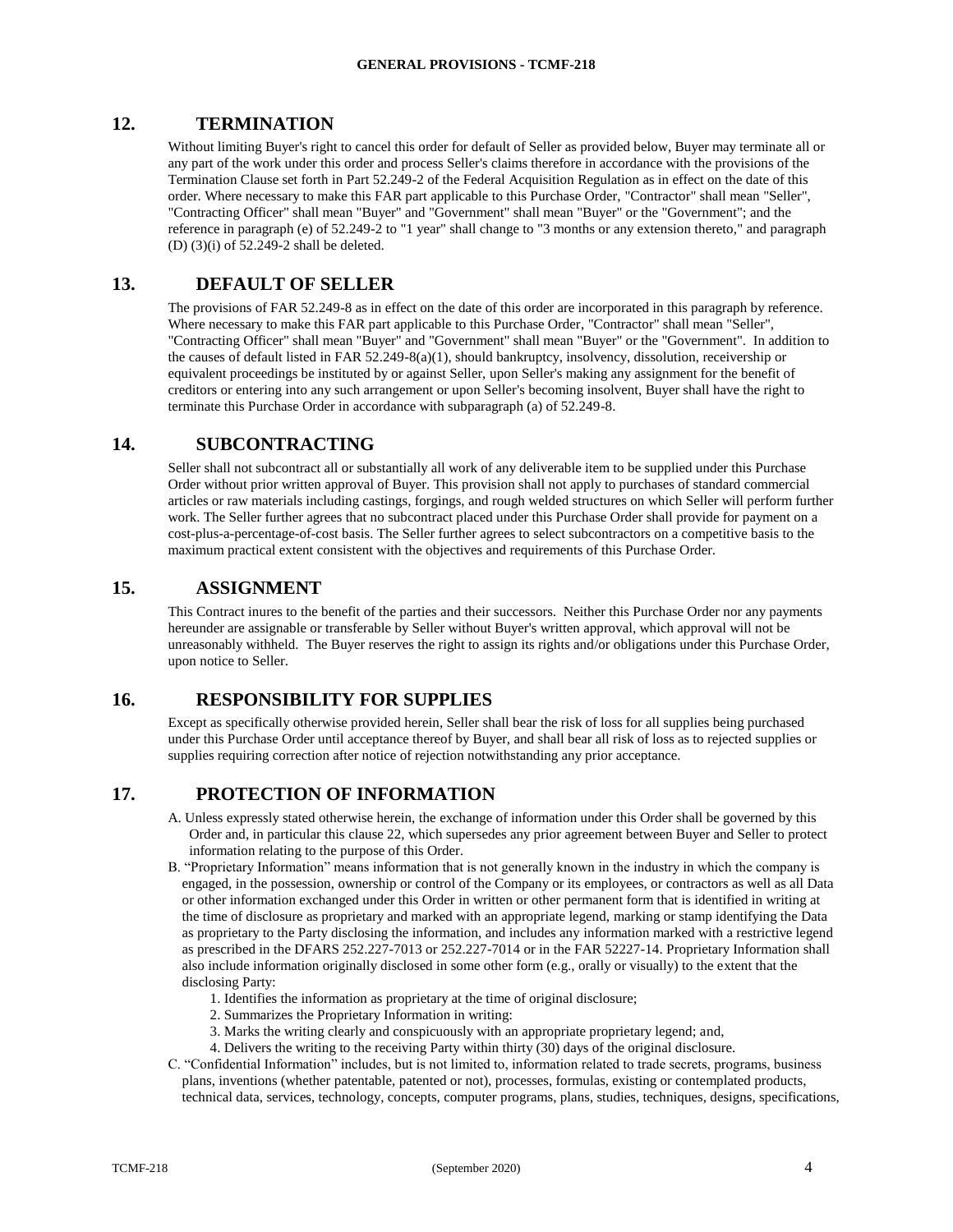patterns, contracts, presentations, and business information, and including information related to any research, development, manufacture, purchasing, engineering, know-how, sales or marketing methods, competitive analyses, methods of doing business, customer lists, or customer usages or requirements.

- D. "Safeguarding" means measures or controls that are prescribed to protect information systems.
- E. Seller shall make no use, either directly or indirectly, of any of Buyer's Proprietary Information or any information derived therefrom, except in performing this Order, without obtaining Buyer's written consent and shall retum Buyer's Proprietary Information upon Buyer's request. The foregoing limitation on disclosure and use shall not apply to Data or information which (i) was in the rightful possession of the receiving Party without restriction, prior to the first receipt from the disclosing Party; or (ii) now or hereafter, through no act or failure to act on the part of the receiving Party, becomes generally known and available to the public without restriction; or (iii) is hereafter disclosed and made available to a receiving Party without restriction by others having the right to make such disclosure.
- F. Seller agrees that all information heretofore or hereafter furnished or disclosed to Buyer by Seller in connection with the placing or performance of this Order is furnished or disclosed as a part of the consideration for this Order; that such information is not, unless otherwise agreed to by Buyer in writing, to be treated as confidential or proprietary; and that Seller shall assert no claims (other than for patent infringement) by reason of the use or disclosure of such information by Buyer, its assigns, or its customers and Seller shall not place any restrictive markings on such information. Any agreement purporting to provide for the confidential treatment of, or limiting the use of or disclosure of, Seller information so furnished or disclosed, must be in writing and signed by Buyer.
- G. Seller further hereby grants to Buyer a non-exclusive, irrevocable, worldwide, right and license to copy, modify, use and disclose to the U.S.G. or any higher tier contractor, any information received from Seller, including Seller Proprietary Information, for the performance of this Order and any higher tier contract from which this Order is issued.
- H. All documents and other tangible media (excluding Products) transferred in connection with this Order, together with any copies thereof, are and remain the property of Buyer.
- I. Neither the existence of this Order nor the disclosure hereunder of Proprietary Information or any other information shall be construed as granting expressly, by implication, by estoppel or otherwise, a license under any invention or patent now or hereafter owned or controlled by Buyer or Buyer's Customer, except as specifically set forth herein.
- J. Seller's obligations with respect to information or Data disclosed hereunder prior to the performance in full, termination or cancellation of this Order shall not, except as expressly set forth herein, be affected by such performance in full, termination or cancellation.
- K. Notwithstanding the foregoing, nothing in this clause is intended to affect the rights or exercise of rights, if any, obtained by the U.S. Government under the "Rights in Technical Data — Noncommercial Items" clause, DFARS 252.227- 7013, and "Rights in Noncommercial Computer Software and Noncommercial Computer Software Documentation" clause, DFARS 252 227-7014, or any similar or successor clauses, or other clauses that may be contained in any contracts or subcontracts between Buyer and Seller and any customer.
- L. If Subcontractors performance involves the transmission, storage, processing or development of Proprietary Information, Confidential or Personal Information, over a network, the Subcontractor shall apply the following basic safeguarding requirements and procedures to protect covered subcontractor information systems. Requirements and procedures for basic safeguarding of covered contractor information systems shall include, at a minimum, the following security controls:

1. Limit information system access to authorized users, processes acting on behalf of authorized users, or devices (including other information systems).

2. Limit information system access to the types of transactions and functions that authorized users are permitted to execute.

3. Verify and control/limit connections to and use of external information systems.

4. Control information posted or processed on publicly accessible information systems.

5. Identify information system users, processes acting on behalf of users, or devices.

6. Authenticate (or verify) the identities of those users, processes, or devices, as a prerequisite to allowing access to organizational information systems.

7. Sanitize or destroy information system media containing Federal Contract Information before disposal or release for reuse.

8. Limit physical access to organizational information systems, equipment, and the respective operating environments to authorized individuals.

9. Escort visitors and monitor visitor activity; maintain audit logs of physical access; and control and manage physical access devices.

10. Monitor, control, and protect organizational communications (i.e., information transmitted or received by organizational information systems) at the external boundaries and key internal boundaries of the information systems.

11. Implement subnetworks for publicly accessible system components that are physically or logically separated from internal networks.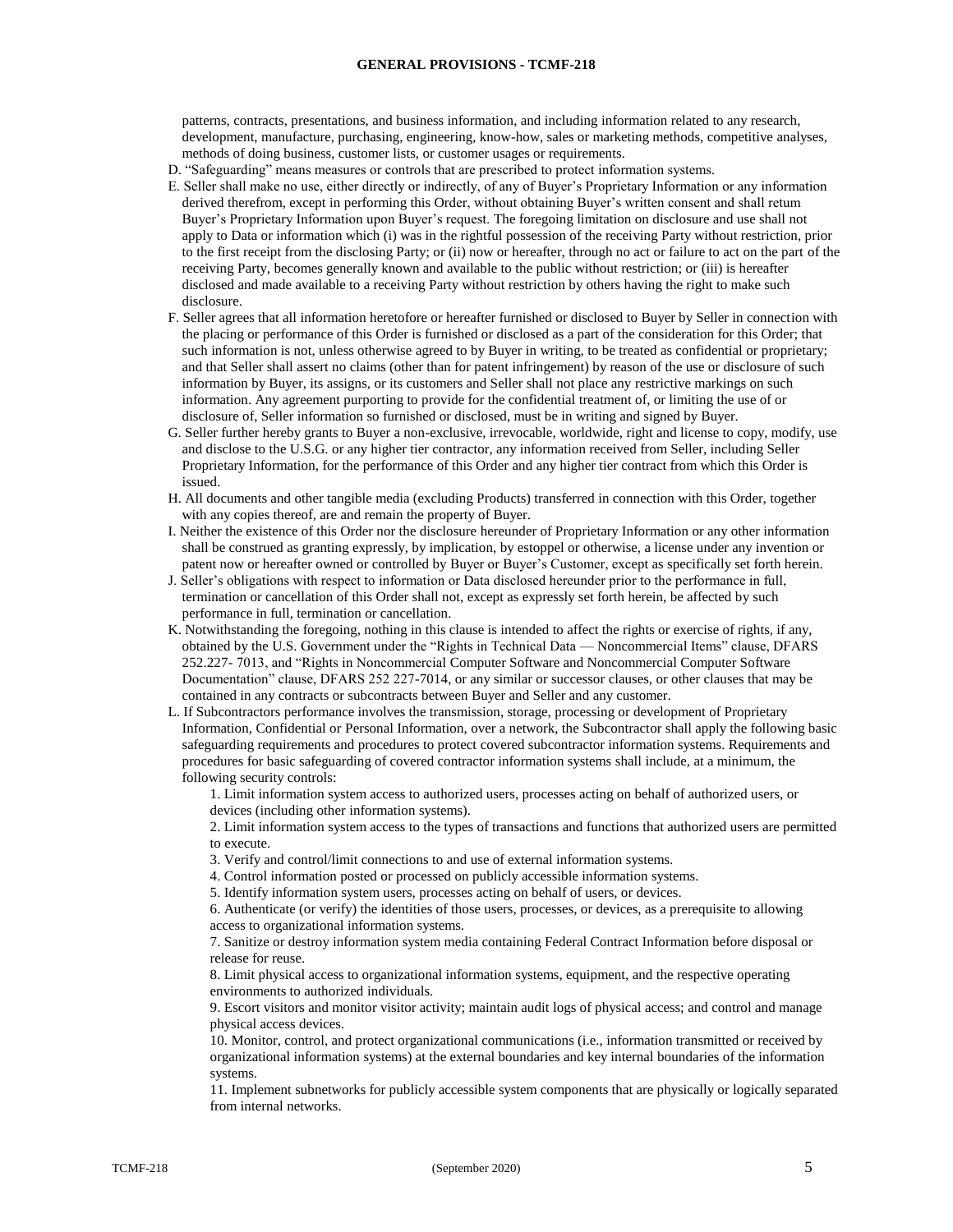12. Identify, report, and correct information and information system flaws in a timely manner.

13. Provide protection from malicious code at appropriate locations within organizational information systems.

14. Update malicious code protection mechanisms when new releases are available.

15. Perform periodic scans of the information system and real-time scans of files from external sources as files are downloaded, opened, or executed.

16. This clause does not relieve the Subcontractor of any other specific safeguarding requirements specified by Federal agencies and departments relating to covered contractor information systems generally or other Federal safeguarding requirements for controlled unclassified information (CUI).

17. The Subcontractor shall include the substance of this clause in all lower tier subcontracts under this subcontract in which the subcontractor may have Northrop Grumman Proprietary, Confidential or Personal Information in or transiting through its information system.

## <span id="page-6-0"></span>**18. INSURANCE AND INDEMNITY**

- A. The Seller shall indemnify and save harmless Buyer from and against all losses, liabilities, claims, or demands whatsoever (including, without limitation, costs and expenses in connection therewith), for any personal injury or death, for any damage to or loss or destruction of property, in any manner based upon, occasioned by, or attributable or related to: (i) breach of Seller's warranty, (ii) performance of the goods and services supplied hereunder, or (iii) during performance of this Purchase Order, except to the extent that such injury to or death of persons or damage to or loss or destruction of property is due to the sole negligence of Buyer.
- B. The Seller shall, throughout the performance of this Purchase Order and the warranty term, maintain in effect and require all subcontractors and others performing any of such work under this Purchase Order to maintain in effect, and furnish satisfactory evidence of, insurance of the types and with respective limits not less than the minimum amounts set forth below. Neither the procurement, maintenance, nor limits of the coverage set forth below shall relieve the Seller of liability for loss or damage in excess of the policy coverage or limits specified herein or duty to indemnify.

| <b>TYPE OF COVERAGE</b>                                                     | LIMITS OF LIABILITY (MINIMUM)                    |
|-----------------------------------------------------------------------------|--------------------------------------------------|
| <b>REOUIRED</b>                                                             |                                                  |
| Worker's Compensation (with waiver of Subrogation in favor of Buyer)        | <b>Statutory Limits</b>                          |
| Employer's Liability (with waiver of Subrogation in favor of Buyer)         | \$100,000.00 each person                         |
|                                                                             | \$100,000.00 each employee                       |
|                                                                             | \$500,000.00 disease aggregate                   |
| Motor Vehicle Liability (covering owned, leased and non-owned vehicles)     | \$1,000,000.00 bodily injury and property damage |
| Buyer to be named as additional insured.                                    | combined, each accident in the aggregate         |
| General Liability (Including Completed Operations Coverage, Products        | \$2,000,000.00 bodily injury and property damage |
| Liability coverage, Broad Form Property Damage, and Blanket Contractual     | each occurrence                                  |
| Liability Coverage endorsed to cover Seller's contractual liability assumed | $$5,000,000.00$ in the aggregate                 |
| under paragraph A above). Buyer to be named as additional insured.          |                                                  |
| REOUIRED IF WORK INVOLVES SUCH EXPOSURES                                    |                                                  |
| Longshoreman's and Harbor Worker's Coverage                                 | <b>Statutory Limits</b>                          |
| Contractors Protective Liability Coverage (if Seller uses Subcontractors)   | Same limits as General Liability Policy          |

## <span id="page-6-1"></span>**19. PATENT INDEMNITY**

Seller shall indemnify and hold harmless Buyer, Buyer's customer and/or the Government and their respective officers, agents and employees against liability, including costs, for infringement of any United States patent arising out of the manufacture or delivery of supplies under this Purchase Order or out of the use or disposal by, or for the account of, Buyer, Buyer's customer and/or the Government of such supplies. The foregoing indemnity shall not apply unless Seller shall have been promptly informed by Buyer, Buyer's customer and/or the Government of the suit or action alleging such infringement and shall have been given such opportunity as is afforded by applicable laws, rules or regulations to participate in the defense thereof.

Such indemnity shall not apply if:

- A. The infringement results from compliance with specific written instructions of Buyer directing a change in the supplies to be delivered or in the materials or equipment to be used, or directing a manner of performance of this Purchase Order not normally used by Seller, or
- B. The infringement results from an addition to, or change in, the supplies furnished made subsequent to delivery or performance by Seller, or
- C. The claimed infringement is settled without the consent of Seller, unless required by final decree of a court of competent jurisdiction.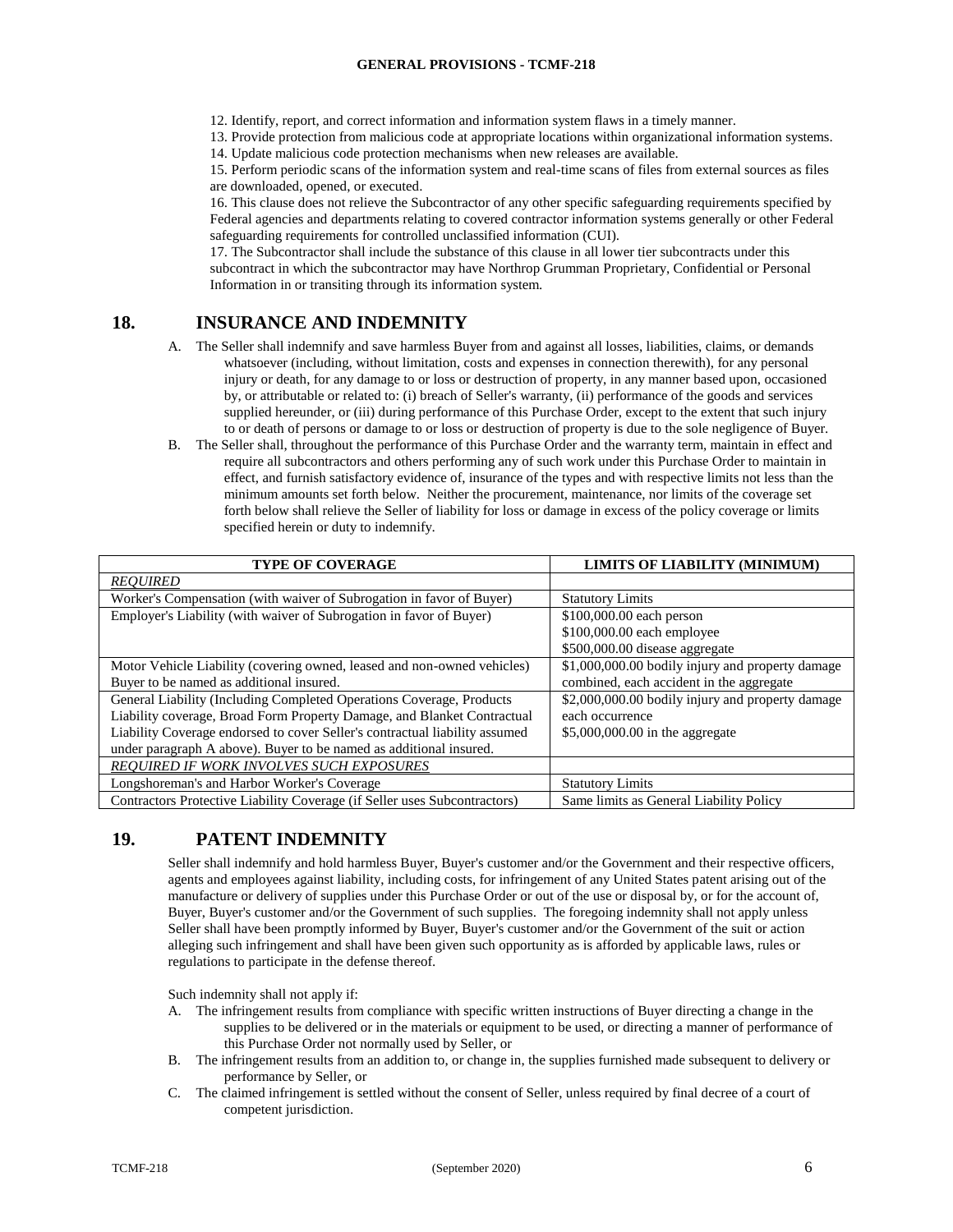## <span id="page-7-0"></span>**20. PATENTS**

- A. Whenever any invention or discovery is made or conceived by the Seller or its personnel in the course of any of the work under this Agreement, the Seller shall keep signed, witnessed and dated records of all such information thereon; and the Seller agrees to assign to Buyer all such inventions and discoveries pertaining to the work under this Purchase Order, together with such patent or patents as may be obtained thereon, in this and all foreign countries, and, upon request by Buyer, will at any time during the life of this Purchase Order and after the Seller's termination for any reason, execute all proper papers for use in applying for, obtaining and maintaining such United States and foreign patents as Buyer may desire, and will execute and deliver all proper assignments thereof, when so requested but at no expense to the Seller and subject to relevant provisions of any foreign country patent laws. The Seller shall communicate to Buyer, its successors, assigns, nominees, or other legal representatives, all facts known to the Seller respecting each such invention or discovery, whenever requested, and testify in any legal proceedings, sign all lawful papers, execute all divisional, continuing, and reissue applications, make all rightful oaths and do all lawful acts requisite for the applications or the procuring thereof, and for the obtaining or enforcing of any patent resulting therefrom, but at no expense to the Seller. Buyer may, in its discretion, give credit to the inventor when applying for such United States and foreign patents.
- B. Except as otherwise authorized in writing by Buyer, the Seller shall obtain, at its own expense, patent agreements to effectuate the purposes of the preceding paragraph from all persons who perform any part of the work under this Agreement except clerical, production and maintenance employees, and supervisors of such employees.
- C. Promptly upon expiration or termination of this Purchase Order or upon Buyer's request, the Seller guarantees that it will:
	- (1) Make complete disclosures of all discoveries and inventions not previously disclosed; and
	- (2) Certify in writing that such disclosures are complete.
- D. "Background Intellectual Property" shall mean Intellectual Property that is (i) in existence prior to the effective date of this Order or (ii) is designed, developed or licensed by a Party after the effective date of this Order independently of both (A) the Work undertaken or in connection with this Order and (B) the Proprietary Information and Intellectual Property of the other Party to this Order.
- E. "Foreground Intellectual Property" shall mean all Intellectual Property conceived, created, acquired or initially reduced to practice in connection with this Order.
- F. Each Party shall retain and exclusively own all rights in its Background Intellectual Property and in all Foreground Intellectual Property that it creates Foreground Intellectual Property jointly generated by employees of more than one Party shall be jointly owned. Neither Party shall have any obligation to account to the other Party for income arising from use of the jointly owned Foreground Intellectual Property. Nothing in this clause shall modify or alter any rights that the U.S.G. may have in any Products and/or Services, including Data or software deliverables to the U.S.G.
- G. Seller hereby grants to Buyer a non-exclusive, worldwide, right and license to copy, modify, use, sell, offer for sale and disclose any Work or other deliverable delivered by Seller under this Order for the performance of this Order and any higher tier contract. If the Work or other deliverable contains third party intellectual property, Seller agrees to obtain the rights from the third party that are sufficient for Seller to grant Buyer the rights in the above license. Seller warrants that it has the rights in the Work or other deliverable sufficient to grant to Buyer the above license.

## <span id="page-7-1"></span>**21. GOVERNMENT OR BUYER FURNISHED PROPERTY**

If, in connection with the performance of this Purchase Order, any property is furnished to Seller by Buyer or by the Government, such property shall be used only for the performance of work under this Purchase Order, and Seller shall assume the risk of, and be responsible for, any loss, destruction of or damage to any such property while in Seller's possession or control except to the extent that this Purchase Order, with the prior approval of the Buyer and/or Government, provides for the relief of Seller from such liability. In the absence of such approval, Seller shall return all such property in as good a condition as when received except for reasonable wear and tear or the utilization of such property in accordance with the provisions of this Purchase Order. Seller shall establish and maintain a system in accordance with the provisions of FAR Subpart 45.5 for the control of Government or Buyer-owned property. Seller shall also notify Buyer if approval of its property system has been withdrawn by the Government. Title to furnished property shall at all times be retained by Buyer or its customer. Upon request, Seller shall provide Buyer with proof of adequate insurance against such risk of loss.

## <span id="page-7-2"></span>**22. UNLIMITED RIGHTS**

In accordance with DFARS 252.227-7013 (b) (1), all technical data and computer software will be furnished to the Buyer with unlimited rights.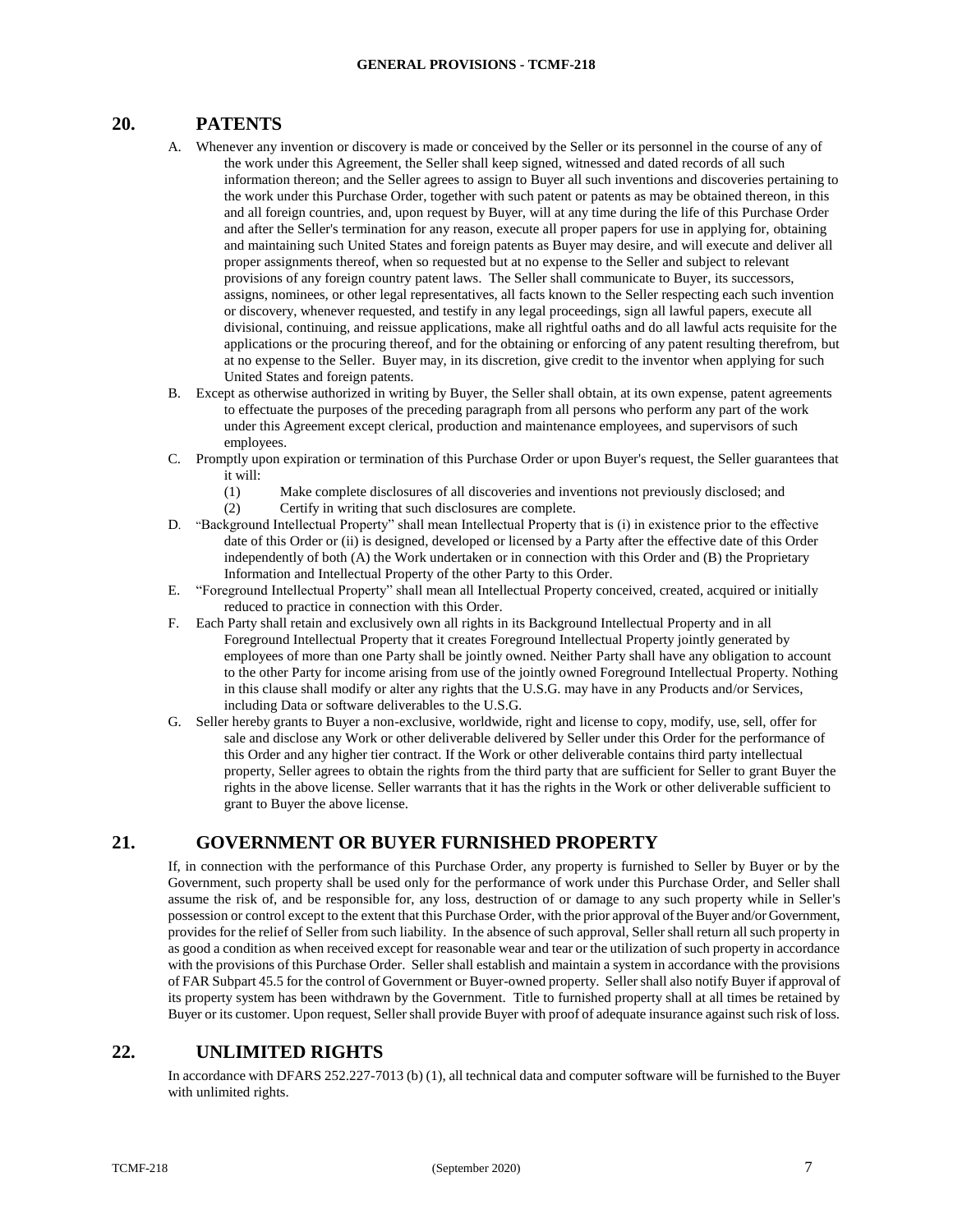## <span id="page-8-0"></span>**23. INVOICE AND PAYMENT**

- A. A separate invoice shall be issued for each shipment. Unless otherwise specified in this Purchase Order, no invoice shall be issued prior to shipment of goods and no payment will be made prior to receipt of goods and a correct invoice. Payment due dates, including discount periods, will be computed from the date of receipt of goods or the date of receipt of a correct invoice (whichever is later) to the date Buyer's check is issued. Unless freight and other charges are itemized, any discount taken will be taken on the full amount of invoice. All costs included in the invoice must be computed in accordance with the latest revision of Section 31 of FAR and allowable in accordance with the principles therein. No payment shall be made for costs included in the invoice that are unallowable by Section 31. Further, Buyer reserves the right to offset outstanding payments to Seller for any amounts assessed by the Government under subparagraph (b) of this clause.
- B. Seller shall comply with the provisions of FAR 52.215-10, 52.215-11, 52.215-12, and 52.215-13 which are incorporated herein by reference to the extent such clauses are or become applicable to this Purchase Order. Seller shall indemnify and hold harmless the Buyer from any amount, loss and expense, including interest assessed by the Government under 10 U.S.C. 2306(a) by which this Purchase Order is determined by the Government to have been defectively priced because of Seller's or Seller's subcontractor's failure to comply with such provisions. The rights of the parties hereunder shall survive completion or termination of this Purchase Order.

## <span id="page-8-1"></span>**24. MILITARY SECURITY REQUIREMENTS**

- A. Seller shall be responsible for safeguarding all classified information in accordance with the provisions of the Seller's Security Agreement with the Department of Defense and with all applicable Government requirements including, without limitation, of FAR 52.204-2 (delete paragraph (C) of the clause) which is incorporated herein by reference.
- B. Seller agrees to insert in all subcontracts under this Purchase Order which involve access to classified information, provisions which shall conform substantially to the language of Subparagraph (A) above and to this Subparagraph (B).

## <span id="page-8-2"></span>**25. EQUAL OPPORTUNITY**

The information set forth in FAR clause 52.222-26 and in FAR Section 22.810 as applicable, as in effect on the date of the Purchase Order is incorporated herein by reference unless this Purchase Order is exempt under regulation issued by the Secretary of Labor. Where necessary to make the FAR applicable to this Purchase Order, the word "Contractor" shall mean "Subcontractor."

## <span id="page-8-3"></span>**26. CHOICE OF LAW**

Irrespective of the place of performance, this Purchase Order will be construed and interpreted according to the federal judicial bodies and boards of contract appeals of the federal Government. To the extent that the federal common law of Government contracts is not dispositive, the laws of the State of Maryland shall apply.

## <span id="page-8-4"></span>**27. FEDERAL, STATE, AND LOCAL TAXES**

Except as may be otherwise provided in this Purchase Order, the price includes all applicable Federal, State and Local taxes and duties. Seller warrants that it shall indemnify and hold Buyer harmless from any claim or cause of action and all costs relating thereto (including reasonable attorney's fees) arising from Seller's actual or alleged failure to pay all or any part of such taxes.

## <span id="page-8-5"></span>**28. COMPLIANCE WITH LAWS AND REGULATIONS**

- A. Seller agrees to indemnify Buyer and hold Buyer harmless, against any loss, cost, liability, or damage by reason of Seller's violation of any applicable law, executive order or regulation.
- B. If a Government Contract Number is indicated, Seller agrees that performance under this Purchase Order is subject to applicable regulations and directives of the United States Government.
- C. In performance of this Purchase Order, the Seller shall comply with, and give all stipulations and representations required by, all Federal laws, regulations, requirements, and executive orders, including but not limited to the Fair Labor Standards Act, the Occupational Safety and Health Act of 1970, and Title VII of the Civil Rights Act, as amended, as well as all state, municipal, and local laws of the state in which performance of this Purchase Order takes place.
- D. Seller shall comply with all applicable federal, state, and local laws, rules, regulations, and ordinances, including, without limitation, section27 of the Office of Federal Procurement Policy Act (the Procurement Integrity Act), (41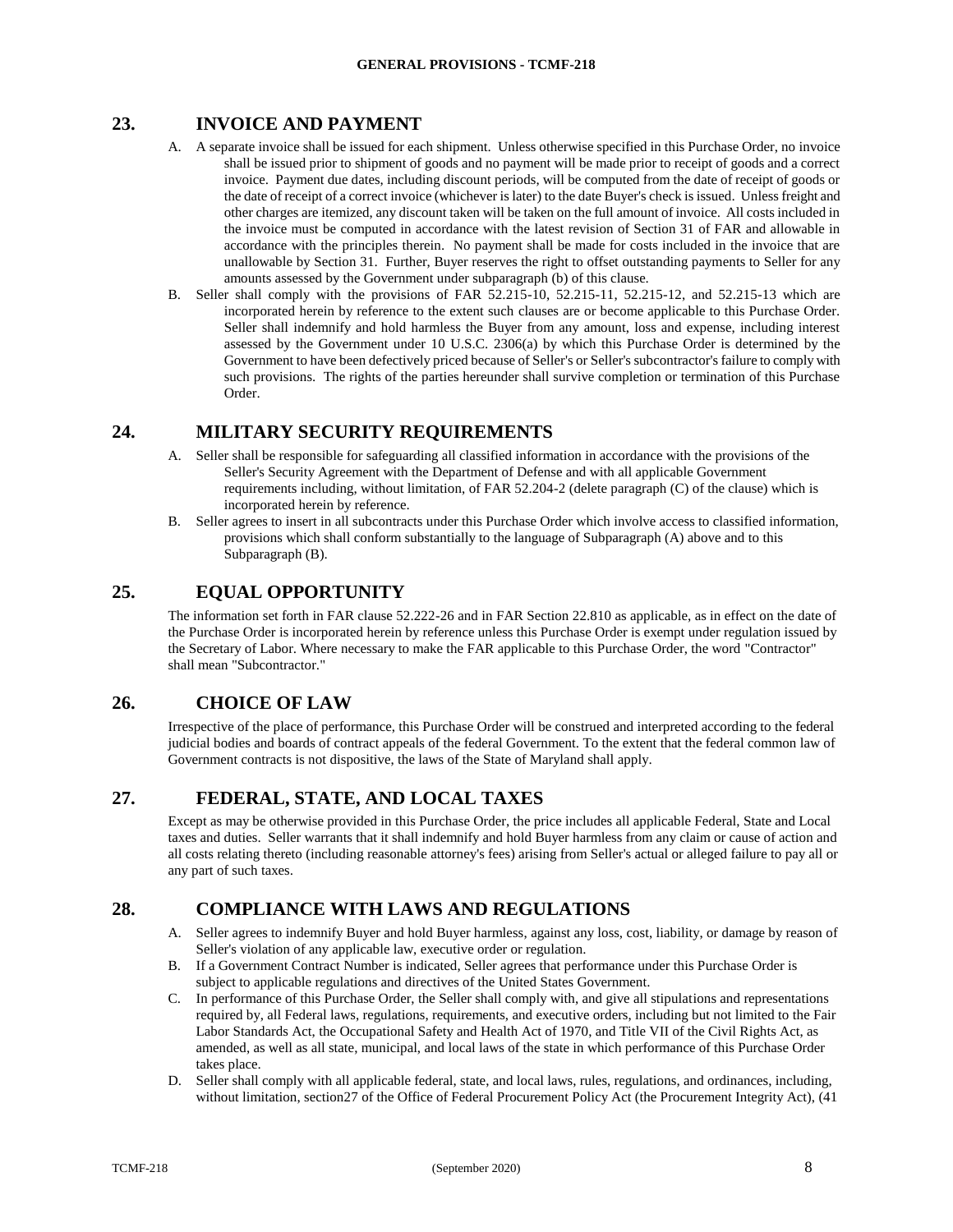U.S. Code (U.S.C.) 2101-2105) and its implementing regulations. In addition, Seller agrees to promptly provide Buyer any and all information and certifications requested by Buyer in this regard. Anti-Corruption Compliance. Seller represents, warrants and covenants that: I. It has not and will not, directly or indirectly, pay, promise, offer, or authorize the payment of any money or anything of value in connection with this Order to: (i) an officer, employee, agent or representative of any government, including any department, agency or instrumentality thereof or any person acting in an official capacity thereof; (ii) a candidate for political office, any political party or any official of a political party; or (iiii) any other person or entity while knowing or having reason to know that all or any portion of such payment or thing of value will be offered, given or promised, directly or indirectly, to any person or entity for the purpose of assisting Buyer in obtaining or retaining business, or an improper business advantage. Without limiting the generality of the foregoing, Seller shall not directly or indirectly, pay, promise, offer, or authorize the payment of any facilitating payment intended to expedite or secure performance of a routine governmental action, such as, customs clearance on behalf of Buyer.

E. No gifts, travel expenses, business courtesies, hospitalities or entertainment of any nature have been or will be accepted or made in connection with this Order where the intent of was, or is, to unlawfully influence the recipient of the gift, travel expense, business courtesy, hospitality or entertainment. Seller also represents that any gifts, travel expenses, business courtesies, hospitalities or entertainment offered or provided shall meet the following conditions: i. be permitted under the U.S. Foreign Corrupt Practices Act (FCPA) and the laws and regulations of the country in which this order will be performed; ii. be consistent with applicable social and ethical standards and accepted business practices; iii. be of such limited value as not to be deemed a bribe, payoff or any other form of improper inducement or payment, and iv. be of such nature that its disclosure will not cause embarrassment for Buyer. . Breach of any of the foregoing provisions of subparagraphs Cl. and C.2. of this clause by Seller shall be considered an irreparable material breach of this Order and shall entitle Buyer to terminate this Order immediately without compensation to Seller.

### <span id="page-9-0"></span>**29. EXPORT CONTROL**

- A. Seller agrees to comply fully with all applicable U.S. export control laws and regulations as they may apply to any hardware, software, information, or the direct product of such information, furnished to Seller under this Purchase Order. Seller agrees that it will not permit the re-export of any the above (including to foreign nationals employed by, associated with, or under contract to Seller or Seller's lower-tier suppliers) without the authority of an Export License or applicable License Exception.
- B. Seller agrees to notify Buyer if any deliverable work under this Purchase Order is restricted by export control laws or regulations.
- C. Seller shall immediately notify the Buyer Procurement Representative if Seller is listed in any Denied Parties List or if Seller's export privileges are otherwise denied, suspended, or revoked in whole or in part by any U.S. Government entity or agency. At Buyer's request, Seller will provide Buyer with all data Buyer may need to apply for and obtain an Export License or applicable License Exception.

### <span id="page-9-1"></span>**30. COMPLETE AGREEMENT; ORDER OF PRECEDENCE**

The various documents constituting this Purchase Order shall insofar as is possible, be so interpreted as to be consistent with one another. In the event that a conflict or ambiguity arises in the interpretation of this Purchase Order, said conflict or ambiguity shall be resolved in accordance with the following order of precedence, with the first listed item having a higher precedence than latter listed items:

- A. Purchase Order Face Sheets
- B. Statement of Work, General Requirements
- C. Special Terms and Conditions
- D. TCOM TCMF-218
- E. Specifications
- F. Drawing(s)
- G. FAR/DFAR Regulations
- H. Other Documents

#### <span id="page-9-2"></span>**31. ARBITRATION**

All disputes, claims or controversies arising under or in connection with this Purchase Order and its interpretation or performance, including the validity, scope and enforceability of this Article, and which are not otherwise settled by the parties, shall be settled by arbitration. The arbitration shall be held in Baltimore, Maryland, and shall be conducted in accordance with the "Rules of Arbitration of the International Chamber of Commerce" in effect at the time the proceedings begin. In the event of a conflict between such rules and the provisions of this Article, such rules shall apply.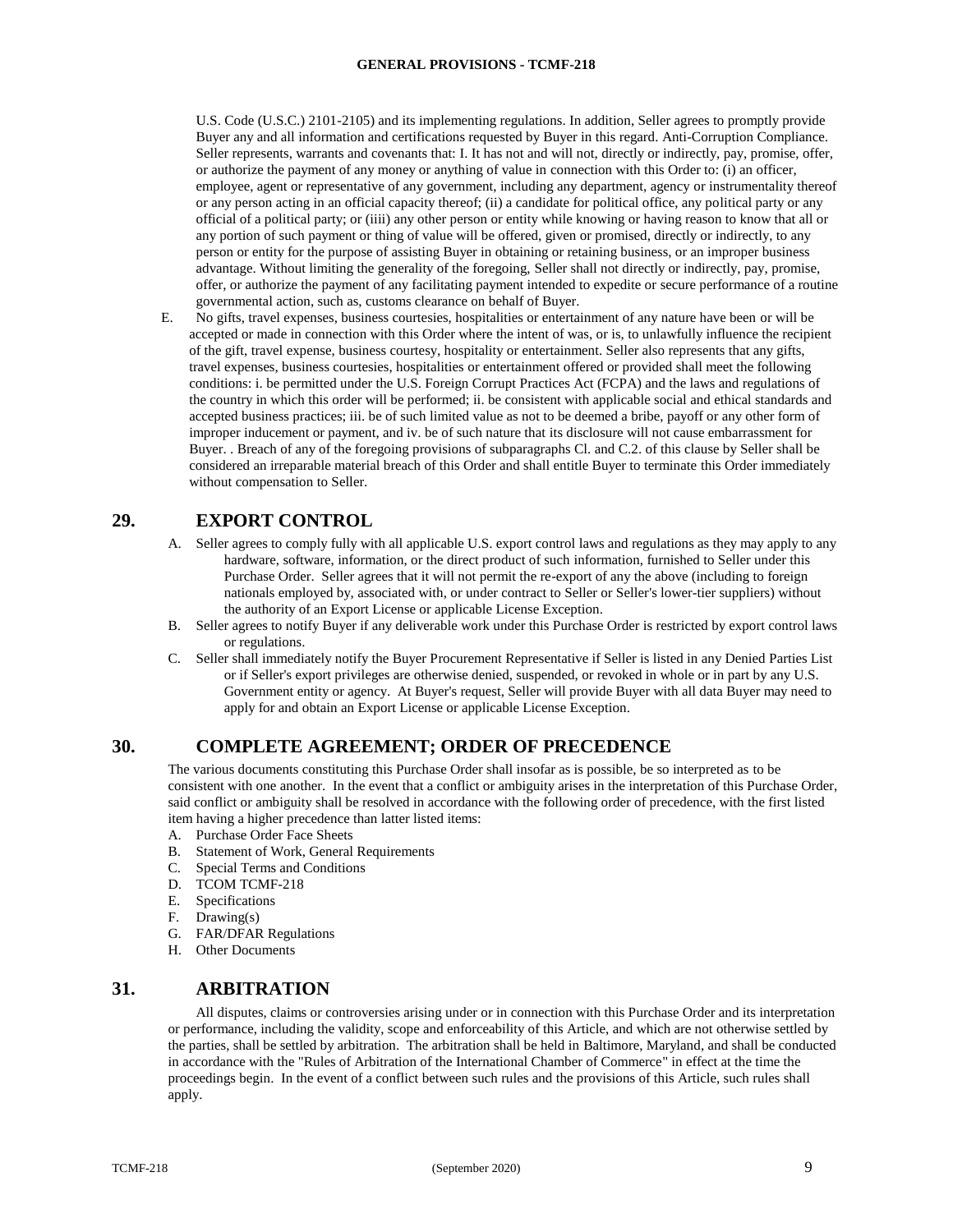The arbitration proceedings and all communications relating thereto shall be in English. The arbitration shall be conducted by a panel of three (3) arbitrators, one of whom shall be named by each party. The third arbitrator who shall act as Chairman shall be determined in accordance with the applicable "Rules of Conciliation and Arbitrations of the International Chamber of Commerce". The arbitrators shall decide each issue presented to them in writing and by a majority vote. Arbitration proceedings, shall be conducted in accordance with the substantive laws of the State of Maryland, excluding its choice of law rules.

All information relating to or disclosed by either party in connection with the arbitration of any dispute relating to this Purchase Order shall be treated by the parties, the representatives of the parties, and the arbitration panel as confidential business information. Such information shall not be disclosed by the arbitrators without the prior written authorization of both parties. The arbitrators shall divide all costs incurred in conducting the arbitration in the final award in accordance with what they deem just and equitable under the circumstances. Each party shall bear the burden of its own counsel fees incurred in connection with the arbitration proceedings under this Purchase Order. The decision of the arbitrators shall be final and binding. Any award made by the arbitrators shall be the sole and exclusive remedy of the parties. Both parties hereby waive any and all rights to a judicial review of the arbitrators' decision and any award included therein. Judgement upon the award returned by the arbitrators may be entered in the United States District Court for the Southern District of New York or application may be made to such court for a judicial acceptance of the award and an order of enforcement, as the case may be. Any legal action arising out of this Contract, including the enforcement of any decision and award of the arbitrators shall be brought in the United States District Court for the Southern District of New York. Both parties hereby agree to exclusive jurisdiction of such court and submit to same.

Unless otherwise directed by Buyer pending the final disposition of any dispute hereunder, Seller shall proceed diligently with the performance of this Purchase Order or any change hereto in accordance with the decision and instructions of Buyer, provided that Buyer shall pay Seller the amount due in accordance with this Purchase Order, subject to final disposition of the dispute.

## <span id="page-10-0"></span>**32. LIENS**

Seller warrants that it has title to the goods to be delivered under this Purchase Order and shall deliver same free of all liens, claims and encumbrances.

### <span id="page-10-1"></span>**33. NEWS OR ADVERTISING RELEASE**

No news release in any way relating to Buyer or Seller concerning the Purchase Order shall be made by either party to any news media or the general public without prior approval of the other Party. The parties agree that in the event a news release is so approved and made, such news will recognize the Buyer and Seller. The Seller shall inform its personnel accordingly.

### <span id="page-10-2"></span>**34. LANGUAGE AND STANDARDS**

All reports, correspondence, drawings, notices, markings, and other communications shall be in the English language. The English version of the Contract shall prevail. Unless otherwise provided in writing, all documentation and work shall use the units of U.S. standard weights and measures.

### <span id="page-10-3"></span>**35. PACKAGE AND SHIPPING**

- A. Unless otherwise specified, all Work is to be packed in accordance with good commercial practice to prevent damage and deterioration during shipping, handling, and storage.
- B. A complete packing list shall be enclosed with all shipments. Seller shall mark containers or packages with necessary lifting, loading, and shipping information, including the Buyer contract number, item number, dates of shipment, and the names and addresses of consignor and consignee. Bills of lading shall include this Contract number.
- C. For Work shipped within the United States, unless otherwise specified, delivery shall be FOB Destination. For Work imported into the United States, unless otherwise specified, delivery shall be DDP Buyer's facility indicated on the title page of the Contract in accordance with INCOTERMS 2010.

## <span id="page-10-4"></span>**36. NOTIFICATION OF STATUS CHANGES**

A. Seller agrees to provide prompt notification to Buyer of any event or change in circumstances that could affect Seller's performance under this Order such as ineligibility to contract with U.S.G., debarment, assignment of consent agreement, designation under U.S. or foreign sanctions laws and regulations, expiration or cancellation of ITAR regulations, initiation or existence of a U.S.G. investigation, change in place of performance, decrease in manufacturing capacity, diminishing manufacturing sources or material shortages, increase in production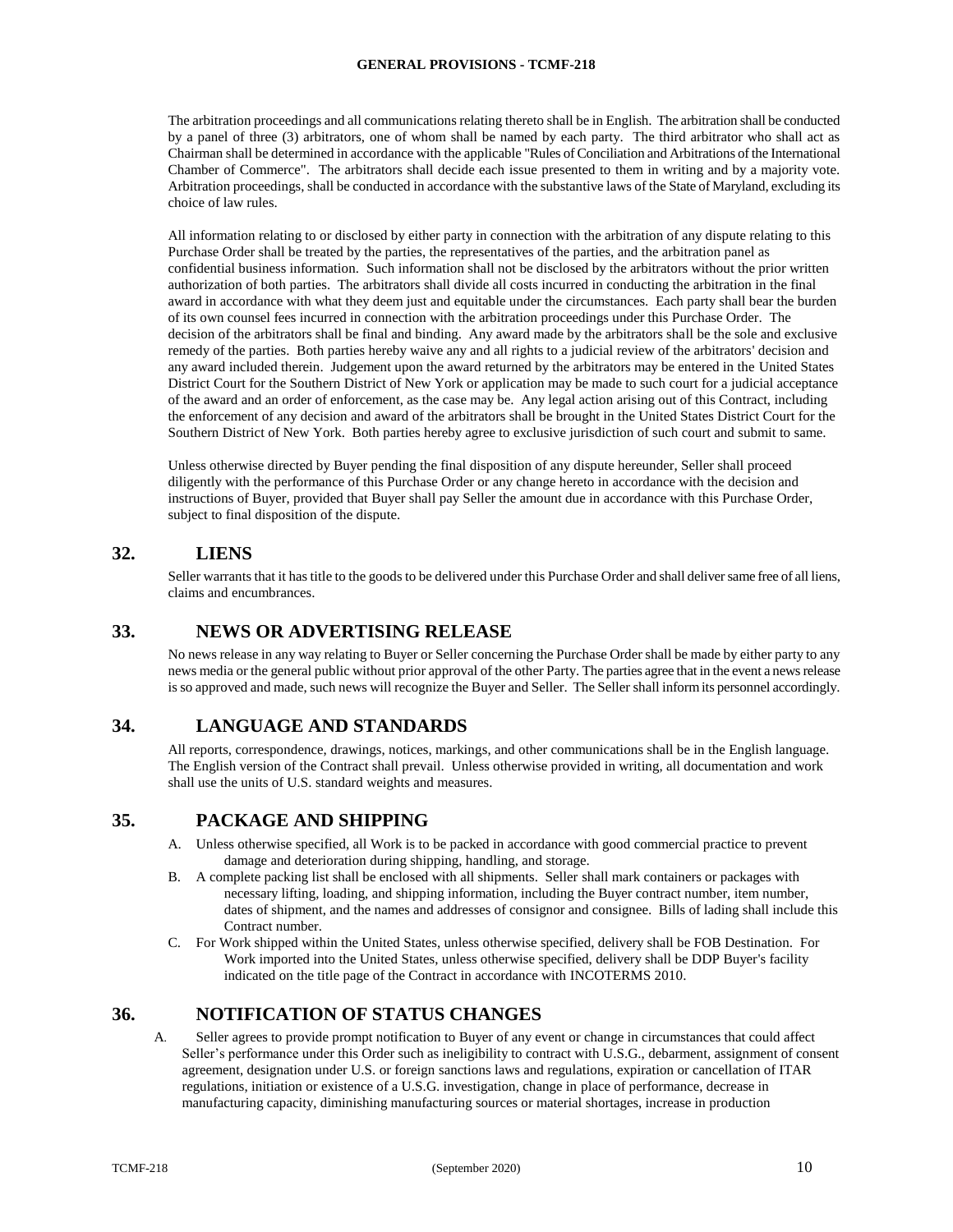requirements, labor reductions, financial or organizational conflicts of interest, and significant financial conditions requiring any of the preceding changes.

- B. Seller shall notify Buyer of any proposed change in Control within thirty (30) days prior to such event. The notice shall describe in reasonable detail the proposed transaction structure and any proposed changes to management, operations, domicile, key locations, the board of directors and/or ownership (along with a commitment to cooperate with Buyer and provide additional information reasonably requested related to such proposed change in Control). Seller shall not effect a change in Control without prior, written consent from Buyer, such consent not to be unreasonably withheld. For purposes of this Order, "Control" means the power, directly or indirectly, to (a) vote more than fifty percent of the securities that have ordinary voting power for the election of Seller's directors; or (b) direct, or cause the direction of, the management and policies of Seller whether by voting power, contract, or otherwise. If a Person or Entity obtains "Control" by acquiring more than fifty percent of the securities that have ordinary voting power for the election of Seller's directors, that acquisition may be accomplished by one or multiple transfers. For purposes of this Order, "Person or Entity" means a natural person, corporation, limited partnership, general partnership, limited liability company, limited liability partnership, joint stock company, joint venture, association, company, trust, or other organization, whether or not a legal entity, and a government or agency or political subdivision of that entity.
- C: Failure to provide the notice under this clause shall be deemed a material breach of this Order.

## <span id="page-11-0"></span>**36. PARTIAL INVALIDITY, NONWAIVER, REMEDIES**

- A If any provision in this Order is or becomes void or unenforceable by force or operation of law, or is deemed invalid, the void, unenforceable or invalid portion shall be severable, and the remaining terms and conditions shall remain in full force and effect.
- B. A Party's failure at any time to enforce any provision of this Order shall not constitute a waiver of the provision or prejudice a Party's right to enforce that provision at any subsequent time.
- C. Each of the rights and remedies reserved by Buyer in this Order shall be cumulative and additional to any other or further remedies provided in law or equity or in this Order.

## <span id="page-11-1"></span>**37. RELATIONSHIP OF THE PARTIES**

The relationship of Seller to Buyer shall be that of an independent contractor and nothing herein contained shall be construed as creating any employer/employee, agency, or other relationship of any kind. Seller's employees, agents and/or representatives (hereinafter "Employees") performing under this Order shall at all times be under Seller's direction and control and Seller shall so inform them. Seller shall pay all wages, salaries, and other amounts due its Employees in connection with this Order and shall be responsible for all reports and obligations for its Employees, including, but not limited to, social security and income tax withholdings, unemployment compensation, worker's compensation, and equal employment opportunity reporting. Under no circumstance shall Seller be deemed an agent or representative of Buyer or authorized

## <span id="page-11-2"></span>**38. PLANT SECURITY AND SAFETY**

If this Order requires Seller's personnel to enter premises under the ownership or control of Buyer or Buyer's customer, Seller agrees to abide by and comply with, and require its employees and subcontractors to abide by and comply with, all rules and regulations pertaining to plant security and safety as may be prescribed by Buyer and/or Buyer's customer, including but not limited to, badging, citizenship requirements and background investigations.

### <span id="page-11-3"></span>**39. SUSPECT/COUNTERFEIT PARTS**

- A. This clause is applicable to all Orders. If DFARS 252.246-7007 and DFARS 252.246-7008 are also applicable to this Order, the provisions of paragraphs (a) — (e) of DFARS 252.246-7007, including its definition of "electronic parts," are incorporated in this paragraph by reference and "Contracting Officer" shall mean "Buyer". Seller shall establish and maintain a material authenticity process that ensures the requirements of these clauses or other authenticity requirements in this Order are met. Seller's obligation to substantiate authenticity shall survive acceptance of and payment for Products delivered under this Order.
- B. Seller shall not furnish suspect counterfeit or counterfeit parts to Buyer under this Order. All material delivered under this Order shall be authentic and traceable to the original manufacturer. Seller shall provide authenticity and traceability records to Buyer upon request. Seller shall immediately notify Buyer if Seller cannot provide electronic parts, components, and/or assemblies traceable to the original component manufacturer or the original equipment manufacturer. Upon receipt of such notification, Buyer reserves the right to terminate this Order at no cost to Buyer or require specific material validation test and inspection protocol requirements to Seller.
- C. If suspect counterfeit or counterfeit parts are furnished under this Order and are found in any of the Products delivered hereunder, such items will be impounded by Buyer. Seller shall promptly replace such suspect/counterfeit parts with parts acceptable to the Buyer. Seller shall be liable for all costs relating to the removal and replacement of said parts,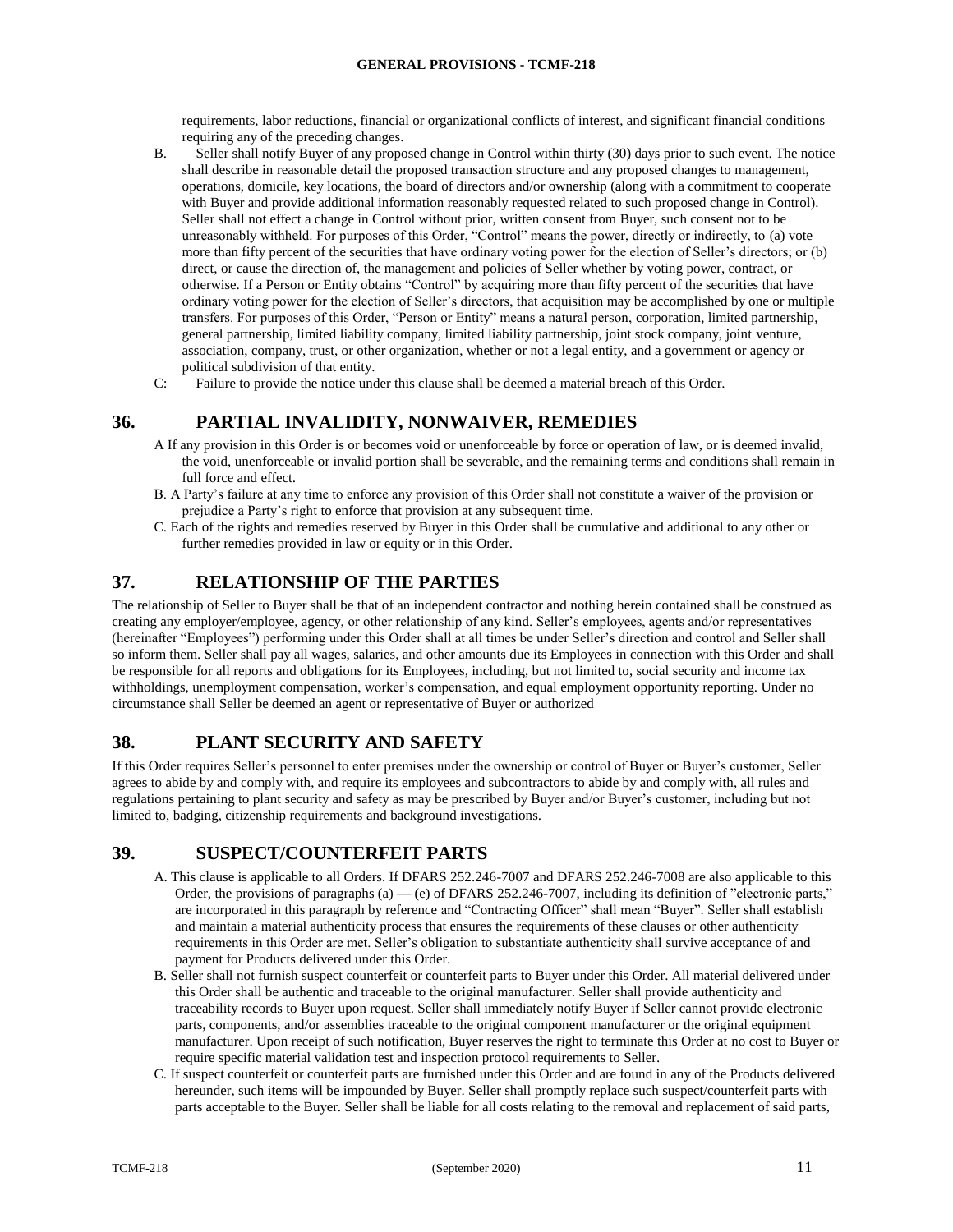including without limitation Buyer's external and internal costs of removing such suspect/counterfeit parts, of reinserting replacement parts and of any testing or validation necessitated by the reinstallation of Seller's Products after suspect/counterfeit parts have been exchanged. Buyer's remedies described herein shall not be limited by any other clause agreed upon between Buyer and Seller in this Order and are in addition to any remedies Buyer may have at law, equity or otherwise under this Order. At Buyer's request, Seller shall return any removed suspect counterfeit or counterfeit parts to Buyer in order that Buyer may turn such parts over to its U.S.G. customer for further investigation. For purposes of this clause, Seller agrees that any U.S.G. directive/information or GtDEP alert, indicating that such parts are suspect counterfeit or counterfeit, shall be deemed definitive evidence that Seller's Products contain suspect counterfeit or counterfeit parts.

D. Seller agrees to insert the substance of this clause, including this sentence, in any lower tier subcontract

### <span id="page-12-0"></span>**40. COMPLETE AGREEMENT**

This Order together with all attachments, exhibits, and other items specifically referenced in or attached to this Order is the Parties' final expression of their agreement and is the complete and exclusive statement of all terms and conditions of agreement. This Order supersedes and cancels all prior understandings, proposals, communications, whether oral or written, and agreements between the Parties, whether such understandings, proposals, communications, and agreements were written or oral, concerning the matters addressed in this Order. No course of prior dealings between the Parties, and no usage of trade, shall be relevant to supplement or explain any term used in this Order. The descriptive headings contained in this Order are for convenience of reference only and in no way define, limit or describe the scope or intent of this Order.

### <span id="page-12-1"></span>**41. RESPONSE TO AUDIT**

Buyer shall not be prohibited from providing copies of the Agreement, including any purchase order or any other document incorporated into the Agreement, to federal, state or other regulatory agencies as requested by either Buyer's or government auditors to comply with auditing procedure.

## <span id="page-12-2"></span>**42. CUSTOMS-TRADE PARTNERSHIP AGAINST TERRORISM (C-TPAT) PROGRAM**

Buyer supports the U.S. Customs and Border Protection (CBP) in the C-TPAT program. This program is designed to protect the supply chain from the introduction of terrorist contraband (weapons, explosives, biological, nuclear or chemical agents, etc.) in shipments to Buyer originating from off-shore of the U.S., or in drop shipments to Seller's sub-tier suppliers, Buyer's customers or other subcontractors originating from off-shore of the U.S. Seller shipments through U.S. importers, from manufacturers in foreign countries, and brokers/freight forwarders/carriers must be with transportation companies that are C-TPAT validated by the U.S. Customs Service. In addition, Seller agrees to take such reasonable measures as may be required by Buyer to ensure the physical integrity and security of all shipments under this Order against the unauthorized introduction of harmful or dangerous materials, drugs, contraband, weapons or weapons of mass destruction or introduction of unauthorized personnel in transportation conveyances or containers. Such measures may include, but are not limited to, physical security of manufacturing, packing and shipping areas, restrictions on access of unauthorized personnel to such areas; personnel screening to the maximum limits of law or regulations in Seller's or manufacturer's country; and development, implementation and maintenance of procedures to protect the security and integrity of all shipments. Seller shall contact Buyer's PCO for assistance in identifying transportation companies that are validated under the C-TPAT program. Information about C-TPAT can be found at [www.cbo.gov.](http://www.cbo.gov/)

### <span id="page-12-3"></span>**43. CONFLICT MINERALS**

If Seller is providing Products to Buyer under this Order, Seller shall use commercially reasonable efforts to:

A identify whether such Products contain tin, tantalum, gold or tungsten;

B. determine whether any such minerals originated in covered countries, as defined in Section 1502 of the Dodd-Frank Wall Street Reform and Consumer Protection Act (the "Act"); and

C. perform appropriate due diligence on its supply chain in support of Buyer's obligations under the Act.

In addition, Seller shall, as soon as reasonably practicable following the completion of the calendar year, provide a completed Conflict Minerals Reporting Template, using the form found at http://www.conflictfreesourcing.org/conflict-minerals-reportingtemplate. If requested, Seller will promptly provide information or representations that Buyer reasonably believes are required to meet Buyer's conflict minerals compliance obligations.

## <span id="page-12-4"></span>**44. FAR FLOWDOWN PROVISIONS**

#### **A. INCORPORATION OF FAR CLAUSES**

1.When the materials or products furnished are for use in connection with a Government contract or subcontract, in addition to the General Provisions, the following provisions shall apply, as required by the terms of the prime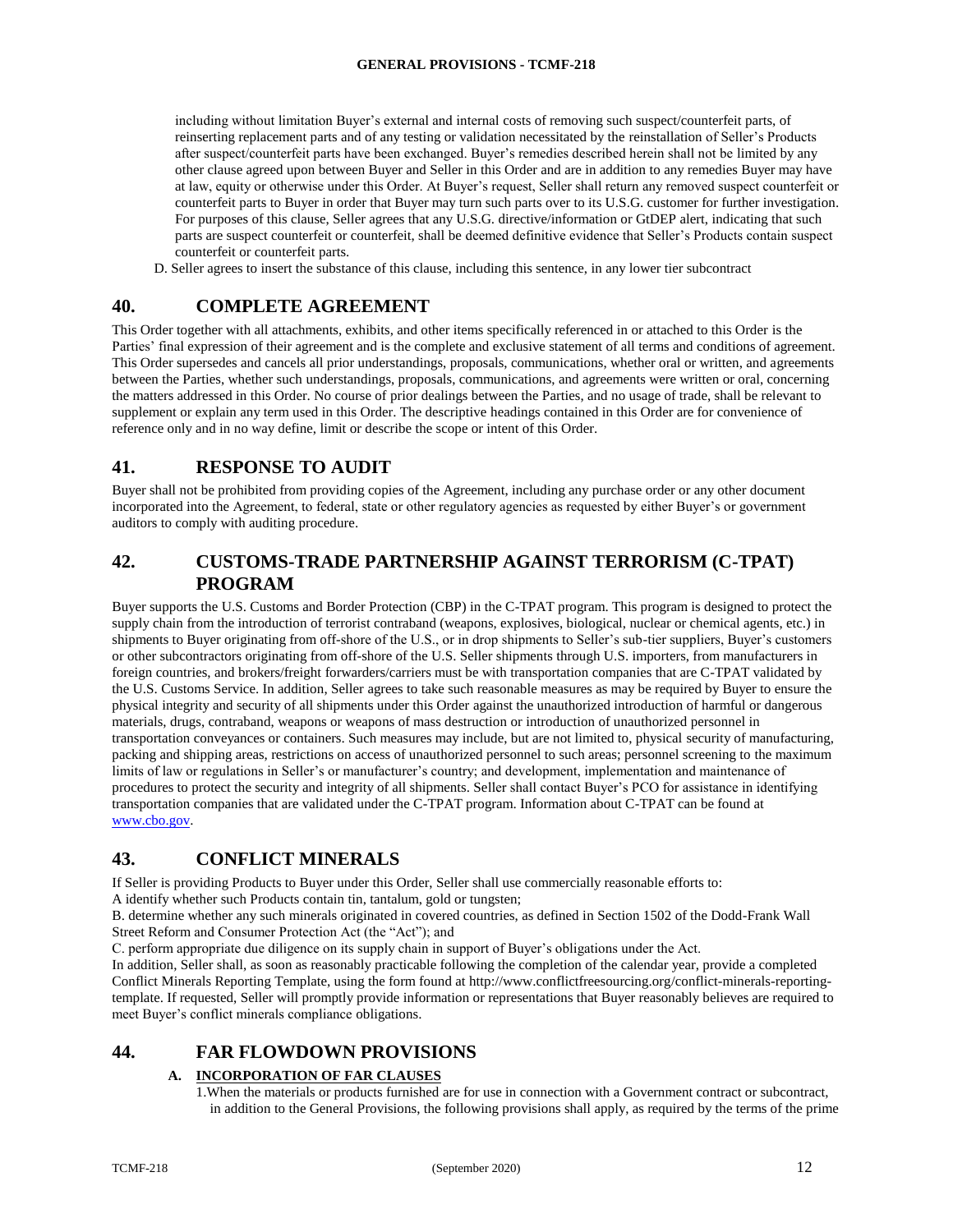contract or by operation of law or regulation. In the event of a conflict between these FAR provisions and the General Provisions, the FAR provisions shall control.

2. The Federal Acquisition Regulation (FAR) clauses referenced below are incorporated herein by reference, with the same force and effect as if they were given in full text, and are applicable, including any notes following the clause citation, to this Contract. The effective date of each clause listed below shall be the date of the Prime Contract Award. The Contracts Disputes Act shall have no application to this Contract. Any reference to a "Disputes" clause shall mean the "Disputes" clause of this Contract.

#### **B. GOVERNMENT SUBCONTRACT**

This Contract is entered into by the parties in support of a U.S. Government contract.

As used in the FAR clauses referenced below and otherwise in this Contract:

- 1. "Commercial Item" means a commercial item as defined in FAR 2.101.
- 2. "Contract" means this Contract.
- 3. "Contracting Officer" shall mean the U.S. Government Contracting Officer for TCOM, L.P.'s government prime contract under which this Contract is entered.
- 4. "CONTRACTOR" means the SELLER, acting as the immediate (first tier) subcontractor to TCOM, L.P.
- 5. "Prime Contract" means the contract between TCOM, L.P. and the U.S. Government or between TCOM, L.P. and its higher tier contractor who has a contract with the U.S. Government.
- 6. "Subcontract" means any contract placed by the CONTRACTOR or lower-tier subcontractors under this Contract.

#### **C. NOTES**

- 1. Substitute "TCOM, L.P." for "Government" or "United States" as applicable throughout this clause. 2. Substitute "TCOM, L.P. Procurement Representative" for "Contracting Officer", "Administrative
- Contracting Officer", and "ACO" throughout this clause. 3. Insert "and TCOM, L.P." after "Government" or "Contracting Officer", as appropriate, throughout
- this clause.
- 4. Insert "or TCOM, L.P." after "Government" throughout this clause.
- 5. Communication/notification required under this clause from/to the CONTRACTOR to/from the Contracting Officer shall be through TCOM, L.P.

#### **AMENDMENTS REQUIRED BY PRIME CONTRACT**

CONTRACTOR agrees that upon the request of TCOM, L.P. it will negotiate in good faith with TCOM, L.P. relative to amendments to this Contract to incorporate additional provisions herein or to change provisions hereof, as TCOM, L.P. may reasonably deem necessary in order to comply with the provisions of the applicable Prime Contract or with the provisions of amendments to such Prime Contract. If any such amendment to this Contract causes an increase or decrease in the cost of, or the time required for, performance of any part of the Work under this Contract, an equitable adjustment shall be made pursuant to the "Changes" clause of this Contract.

| Clause Title                                                                                            | <b>FAR Reference</b> |
|---------------------------------------------------------------------------------------------------------|----------------------|
| Gratuities                                                                                              | 52.203-3             |
| <b>Covenant Against Contingent Fee</b>                                                                  | 52.203-5             |
| Restrictions on Subcontractor Sales to the Government                                                   | 52.203-6             |
| <b>Anti-Kickback Procedures</b>                                                                         | 52.203-7             |
| Cancellation, Rescission, and Recovery of Funds for Illegal or Improper Activity                        | 52.203-8             |
| Price or Fee Adjustment for Illegal or Improper Activity                                                | 52.203-10            |
| Certification and Disclosure Regarding Payments to Influence Certain Federal Transactions               | 52.203-11            |
| Limitation on Payments to Influence Certain Federal Transactions                                        | 52.203-12            |
| Contractor Code of Business Ethics and Conduct                                                          | 52.203-13            |
| Display of Hotline Poster(s)                                                                            | 52.203-14            |
| Whistleblower Protections Under the American Recovery and Reinvestment Act of 2009                      | 52.203-15            |
| Preventing Personal Conflicts of Interest                                                               | 52.203-16            |
| Contractor Employee Whistleblower Rights and Requirement to Inform Employees of Whistleblower<br>Rights | 52.203-17            |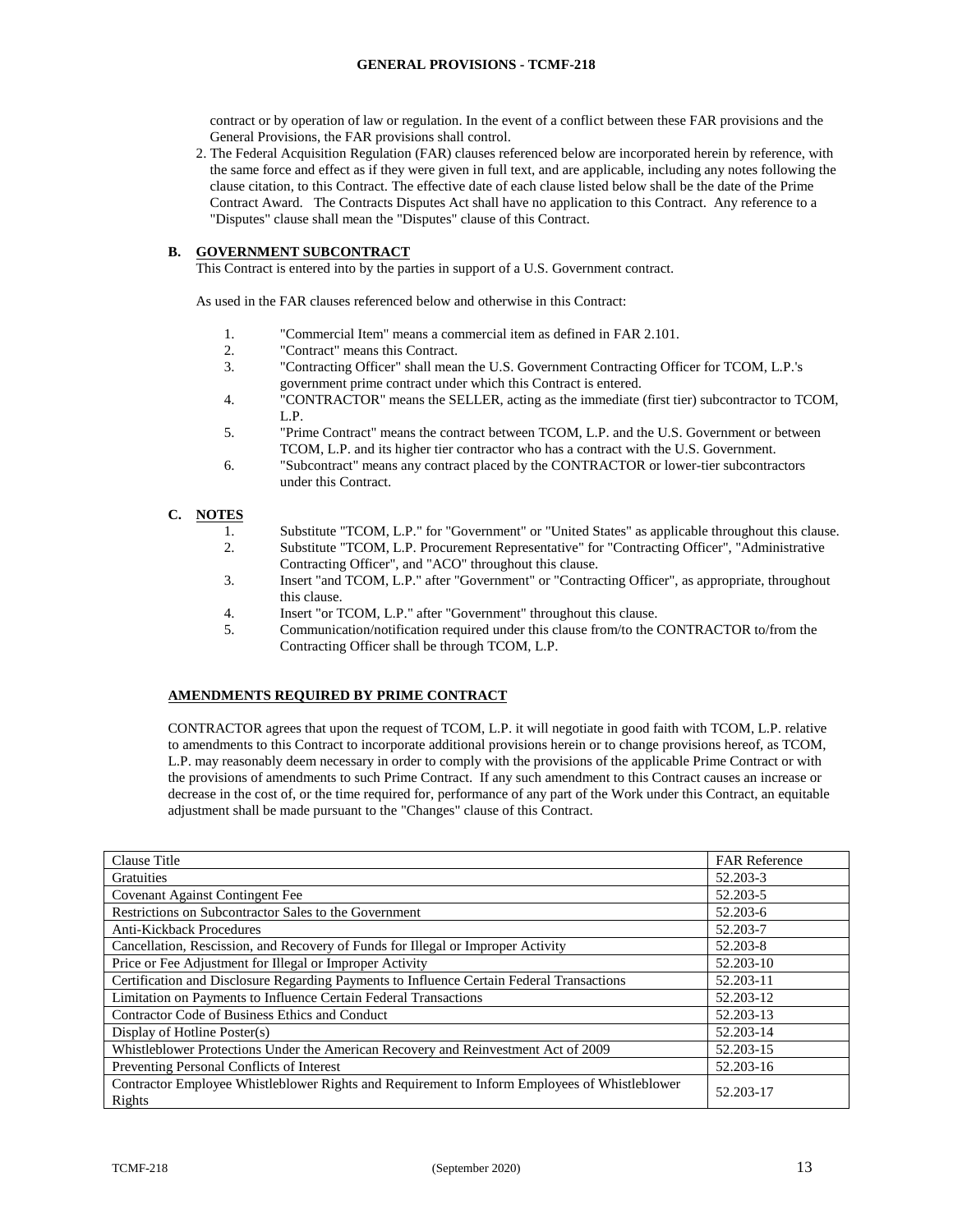| Prohibition on Contracting with Entities that Require Certain Internal Confidentiality Agreements or                                                                                                    | 52.203-18     |
|---------------------------------------------------------------------------------------------------------------------------------------------------------------------------------------------------------|---------------|
| <b>Statements Representations</b>                                                                                                                                                                       |               |
| Prohibition on Requiring Certain Internal Confidentiality Agreements or Statements                                                                                                                      | 52.203-19     |
| <b>Security Requirements</b>                                                                                                                                                                            | 52.204-2      |
| Personal Identity Verification of Contractor Personnel                                                                                                                                                  | 52.204-9      |
| Reporting Executive Compensation and First Tier Subcontract Awards                                                                                                                                      | 52.204-10     |
| Basic Safeguarding of Covered Contractor Information Systems                                                                                                                                            | 52.204-21     |
| Prohibition on Contracting for Hardware, Software, and Services Developed or Provided by Kaspersky<br>Lab and Other Covered Entities                                                                    | 52.204-23     |
| Protecting the Government's Interest When Subcontracting with Contractors Debarred, Suspended or                                                                                                        | 52.209-6      |
| Proposed for Debarment                                                                                                                                                                                  |               |
| <b>Material Requirements</b>                                                                                                                                                                            | 52.211-5      |
| Defense Priority and Allocation Requirements                                                                                                                                                            | 52.211-15     |
| Audit and Records - Negotiation                                                                                                                                                                         | 52.215-2      |
| Price Reduction for Defective Certified Cost or Pricing Data                                                                                                                                            | 52-215-10     |
| Price Reduction for Defective Certified Cost or Pricing Data - Modifications                                                                                                                            | 52-215-11     |
| Subcontractor Certified Cost or Pricing Data                                                                                                                                                            | 52-215-12     |
| Subcontractor Certified Cost or Pricing Data - Modifications                                                                                                                                            | 52-215-13     |
| Integrity of Unit Prices (Less Paragraph B)                                                                                                                                                             | 52.215-14     |
| Pension Adjustments and Asset Reversions                                                                                                                                                                | 52.215-15     |
| Facilities Capital Cost of Money                                                                                                                                                                        | 52.215-16     |
| Waiver of Facilities Capital Cost of Money                                                                                                                                                              | 52.215-17     |
| Reversion or Adjustment of Plans for Postretirement Benefits (PRB) Other than Pensions                                                                                                                  | 52.215-18     |
| Notification of Ownership Changes                                                                                                                                                                       | 52.215-19     |
| Requirements for Certified Cost or Pricing Data and Data Other Than Certified Cost or Pricing Plan                                                                                                      | 52.215-20     |
| Requirements for Certified Cost or Pricing Data and Data Other Than Certified Cost or Pricing Data -<br>Modifications                                                                                   | 52.215-21     |
| Limitations of Pass-Through Charges                                                                                                                                                                     | 52.215-23     |
| Cost Sharing Contract- No Fee - Applicable if this is a cost sharing, no fee order                                                                                                                      | 52.216-12     |
| Incentive Price Revision - Firm Target                                                                                                                                                                  | 52.216-16     |
| Incentive Price Revision - Successive Targets                                                                                                                                                           | 52.216-17     |
| <b>Utilization of Small Business Concerns</b>                                                                                                                                                           | 52.219-8      |
| Small Business Subcontracting Plan                                                                                                                                                                      | 52.219-9      |
| Notice to the Government of Labor Disputes                                                                                                                                                              | 52.222-1      |
| Contract Work Hours and Safety Standards - Overtime Compensation                                                                                                                                        | 52.222-4      |
| Non-displacement of Qualified Workers                                                                                                                                                                   | 52.222-17     |
| Contracts for Materials, Supplies, Articles, and Equipment Exceeding \$15,000 (Walsh-Healey Public                                                                                                      |               |
| Contracts Act)                                                                                                                                                                                          | 52.222-20     |
| Prohibition of Segregated Facilities                                                                                                                                                                    | 52.222-21     |
| Previous Contacts and Compliance Reports                                                                                                                                                                | 52.222-22     |
| <b>Affirmative Action Compliance</b>                                                                                                                                                                    | 52.222-25     |
| <b>Equal Opportunity</b>                                                                                                                                                                                | 52.222-26 (b) |
| Equal Opportunity for Special Disables Veterans, Veterans of the Vietnam Era and Other Eligible<br>Veterans                                                                                             | 52.222-35     |
| Equal Opportunity for Workers with Disabilities                                                                                                                                                         | 52.222-36     |
| <b>Employment Reports on Veterans</b>                                                                                                                                                                   | 52.222-37     |
| Compliance with Veterans' Employment Reporting Requirements NOTE: Applicable to any Order over                                                                                                          |               |
| the Simplified Acquisition Threshold and not for the acquisition of commercial items.                                                                                                                   | 52.222.38     |
| Notification of Employee Rights Under the National Labor Relations Act. NOTE: Applicable to any                                                                                                         |               |
| Order greater than \$10,000.                                                                                                                                                                            | 52.222-40     |
| Service Contract Labor Standards. NOTE: Applicable only to the extent that such clause is in Buyer's<br>higher-tier contract and this Order is subject to the Service Contract Labor Standards Statute. | 52.222-41     |
| Combating Trafficking in Persons                                                                                                                                                                        | 52.222-50     |
| Exemption from Application of the Service Contract Labor Standards to Contracts for Maintenance,                                                                                                        |               |
| Calibration, Or Repair of Certain Equipment -Requirements                                                                                                                                               | 52.222.51     |
| Exemption from Application of the Service Contract Labor Standards to Contracts for Certain Services -<br>Requirements                                                                                  | 52.222-53     |
| <b>Employment Eligibility Verification</b>                                                                                                                                                              | 52.222-54     |
| Minimum Wages Under Executive Order 13658                                                                                                                                                               | 52.222-55     |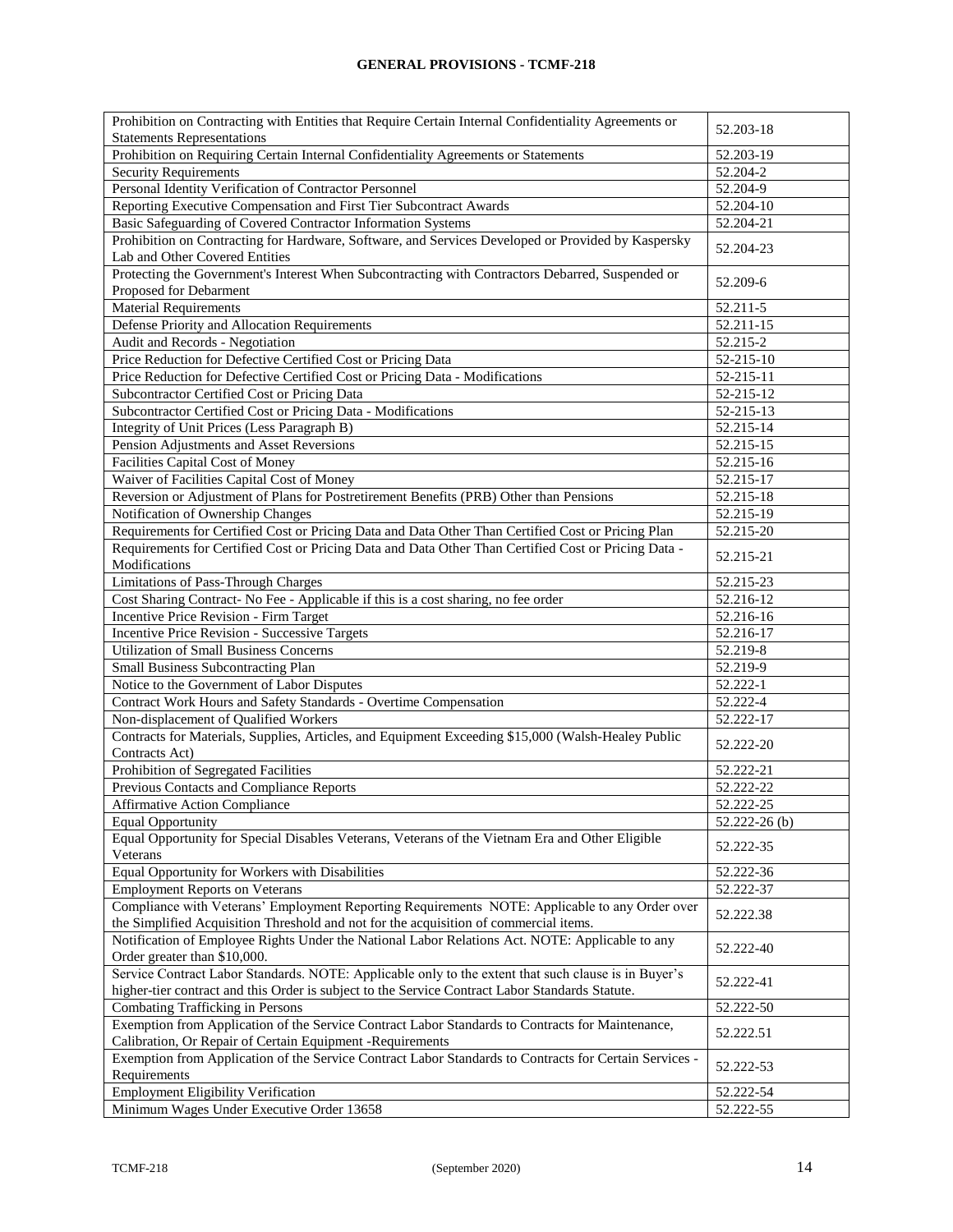| 52.223-3<br>Hazardous Material Identification and Material Safety Data<br>Drug Free Workplace<br>52.223-6<br>Notice of Radioactive Materials<br>52.223-7<br>Ozone-Depleting Substances and High Global Warming Potential Hydroflourocarbons<br>52.223-11<br>Acquisition of EPEAT® - Registered Televisions<br>52.223-14<br>Encouraging Contractor Policies to Ban Text Messaging While Driving<br>52.223-18<br>Privacy Act<br>52.224-2<br>Buy American Act - Supplies<br>52.225-1<br>Duty-Free Entry<br>52.225-8<br>Restrictions on Certain Foreign Purchases<br>52.225-13<br>Contractors Performing Private Security Functions Outside the United States<br>52.225-26<br>Authorization and Consent - Alternate I<br>52.227-1<br>Notice and Assistance Regarding Patent and Copyright Infringement<br>52.227-2<br>Refund of Royalties<br>52.227-9<br>Filing of Patent Applications-Classified Subject Matter<br>52.227-10<br>Patent Rights-Retention by the Contractor<br>52.227-11<br>52.227-14<br>Rights in Data - General<br>Commercial Computer Software License<br>52.227-19<br>Insurance-Work on a Government Installation<br>52.228-5<br>52.230-2<br><b>Cost Accounting Standards</b><br>Disclosure and Consistency of Cost Accounting Practices<br>52.230-3<br>Cost Accounting Standards - Educational Institutions<br>52.230-5<br>Administration of Cost Accounting Standards<br>52.230-6<br>Interest<br>52.232-17<br>Unenforceability of Unauthorized Obligations<br>52.232-39<br>Providing Accelerated Payments to Small Business Subcontractors<br>52.232-40<br>Industrial Resources Developed Under Title III, Defense Production Act<br>52.234-1<br><b>Accident Prevention</b><br>52.236-13<br>Protection of Government Buildings, Equipment, and Vegetation<br>52.237-2<br>52.242-13<br>Bankruptcy<br>Stop Work Order (Notes 1 and 2 apply)<br>52.242-15<br>Changes - Fixed Price<br>52.243-1<br><b>Change Order Accounting</b><br>52.243-6<br>Subcontracts (paragraphs (h) and (i) only apply<br>52.244-2<br>Competition in Subcontracting<br>52.244-5<br><b>Subcontracts for Commercial Items</b><br>52.244-6<br>Government Property and Alternates I and II<br>52.245-1<br>Inspection of Supplies - Fixed-Price (Note 2 applies, note 3 applies)<br>52.246-2<br>52.246-4<br>Inspection of Supplies - Fixed Price - applies if this order is fixed price<br>Responsibility for Supplies<br>52.246-16<br>Preference for U.S.- Flag Air Carriers<br>52.247-63<br>Preference for Privately Owned U.S.-Flag Commercial Vessels<br>52.247-64<br>Value Engineering (Note1 and 3 applies)<br>52.248-1<br>Termination for Convenience of the Government (Fixed-Price) "Government shall mean "Buyer." In<br>paragraph (d) the term "45 days" is changed to "90 days. The term "one-year" in paragraph (e) is<br>52.249-2<br>changed to "six months". The term "90 days" in paragraph (1) is changed to "forty-five days."<br>Termination (Cost-Reimbursement)<br>52.249-6<br>52.249-14<br><b>Excusable Delay</b> | Certification Regarding Trafficking in Persons Compliance Plan | 52.222-56 |
|---------------------------------------------------------------------------------------------------------------------------------------------------------------------------------------------------------------------------------------------------------------------------------------------------------------------------------------------------------------------------------------------------------------------------------------------------------------------------------------------------------------------------------------------------------------------------------------------------------------------------------------------------------------------------------------------------------------------------------------------------------------------------------------------------------------------------------------------------------------------------------------------------------------------------------------------------------------------------------------------------------------------------------------------------------------------------------------------------------------------------------------------------------------------------------------------------------------------------------------------------------------------------------------------------------------------------------------------------------------------------------------------------------------------------------------------------------------------------------------------------------------------------------------------------------------------------------------------------------------------------------------------------------------------------------------------------------------------------------------------------------------------------------------------------------------------------------------------------------------------------------------------------------------------------------------------------------------------------------------------------------------------------------------------------------------------------------------------------------------------------------------------------------------------------------------------------------------------------------------------------------------------------------------------------------------------------------------------------------------------------------------------------------------------------------------------------------------------------------------------------------------------------------------------------------------------------------------------------------------------------------------------------------------------------------------------------------------------------------------------------------------------------------------------------------------------------------------------------------------------------------------------------------------------------------------------------------------------------------------------------------------------------|----------------------------------------------------------------|-----------|
|                                                                                                                                                                                                                                                                                                                                                                                                                                                                                                                                                                                                                                                                                                                                                                                                                                                                                                                                                                                                                                                                                                                                                                                                                                                                                                                                                                                                                                                                                                                                                                                                                                                                                                                                                                                                                                                                                                                                                                                                                                                                                                                                                                                                                                                                                                                                                                                                                                                                                                                                                                                                                                                                                                                                                                                                                                                                                                                                                                                                                           |                                                                |           |
|                                                                                                                                                                                                                                                                                                                                                                                                                                                                                                                                                                                                                                                                                                                                                                                                                                                                                                                                                                                                                                                                                                                                                                                                                                                                                                                                                                                                                                                                                                                                                                                                                                                                                                                                                                                                                                                                                                                                                                                                                                                                                                                                                                                                                                                                                                                                                                                                                                                                                                                                                                                                                                                                                                                                                                                                                                                                                                                                                                                                                           |                                                                |           |
|                                                                                                                                                                                                                                                                                                                                                                                                                                                                                                                                                                                                                                                                                                                                                                                                                                                                                                                                                                                                                                                                                                                                                                                                                                                                                                                                                                                                                                                                                                                                                                                                                                                                                                                                                                                                                                                                                                                                                                                                                                                                                                                                                                                                                                                                                                                                                                                                                                                                                                                                                                                                                                                                                                                                                                                                                                                                                                                                                                                                                           |                                                                |           |
|                                                                                                                                                                                                                                                                                                                                                                                                                                                                                                                                                                                                                                                                                                                                                                                                                                                                                                                                                                                                                                                                                                                                                                                                                                                                                                                                                                                                                                                                                                                                                                                                                                                                                                                                                                                                                                                                                                                                                                                                                                                                                                                                                                                                                                                                                                                                                                                                                                                                                                                                                                                                                                                                                                                                                                                                                                                                                                                                                                                                                           |                                                                |           |
|                                                                                                                                                                                                                                                                                                                                                                                                                                                                                                                                                                                                                                                                                                                                                                                                                                                                                                                                                                                                                                                                                                                                                                                                                                                                                                                                                                                                                                                                                                                                                                                                                                                                                                                                                                                                                                                                                                                                                                                                                                                                                                                                                                                                                                                                                                                                                                                                                                                                                                                                                                                                                                                                                                                                                                                                                                                                                                                                                                                                                           |                                                                |           |
|                                                                                                                                                                                                                                                                                                                                                                                                                                                                                                                                                                                                                                                                                                                                                                                                                                                                                                                                                                                                                                                                                                                                                                                                                                                                                                                                                                                                                                                                                                                                                                                                                                                                                                                                                                                                                                                                                                                                                                                                                                                                                                                                                                                                                                                                                                                                                                                                                                                                                                                                                                                                                                                                                                                                                                                                                                                                                                                                                                                                                           |                                                                |           |
|                                                                                                                                                                                                                                                                                                                                                                                                                                                                                                                                                                                                                                                                                                                                                                                                                                                                                                                                                                                                                                                                                                                                                                                                                                                                                                                                                                                                                                                                                                                                                                                                                                                                                                                                                                                                                                                                                                                                                                                                                                                                                                                                                                                                                                                                                                                                                                                                                                                                                                                                                                                                                                                                                                                                                                                                                                                                                                                                                                                                                           |                                                                |           |
|                                                                                                                                                                                                                                                                                                                                                                                                                                                                                                                                                                                                                                                                                                                                                                                                                                                                                                                                                                                                                                                                                                                                                                                                                                                                                                                                                                                                                                                                                                                                                                                                                                                                                                                                                                                                                                                                                                                                                                                                                                                                                                                                                                                                                                                                                                                                                                                                                                                                                                                                                                                                                                                                                                                                                                                                                                                                                                                                                                                                                           |                                                                |           |
|                                                                                                                                                                                                                                                                                                                                                                                                                                                                                                                                                                                                                                                                                                                                                                                                                                                                                                                                                                                                                                                                                                                                                                                                                                                                                                                                                                                                                                                                                                                                                                                                                                                                                                                                                                                                                                                                                                                                                                                                                                                                                                                                                                                                                                                                                                                                                                                                                                                                                                                                                                                                                                                                                                                                                                                                                                                                                                                                                                                                                           |                                                                |           |
|                                                                                                                                                                                                                                                                                                                                                                                                                                                                                                                                                                                                                                                                                                                                                                                                                                                                                                                                                                                                                                                                                                                                                                                                                                                                                                                                                                                                                                                                                                                                                                                                                                                                                                                                                                                                                                                                                                                                                                                                                                                                                                                                                                                                                                                                                                                                                                                                                                                                                                                                                                                                                                                                                                                                                                                                                                                                                                                                                                                                                           |                                                                |           |
|                                                                                                                                                                                                                                                                                                                                                                                                                                                                                                                                                                                                                                                                                                                                                                                                                                                                                                                                                                                                                                                                                                                                                                                                                                                                                                                                                                                                                                                                                                                                                                                                                                                                                                                                                                                                                                                                                                                                                                                                                                                                                                                                                                                                                                                                                                                                                                                                                                                                                                                                                                                                                                                                                                                                                                                                                                                                                                                                                                                                                           |                                                                |           |
|                                                                                                                                                                                                                                                                                                                                                                                                                                                                                                                                                                                                                                                                                                                                                                                                                                                                                                                                                                                                                                                                                                                                                                                                                                                                                                                                                                                                                                                                                                                                                                                                                                                                                                                                                                                                                                                                                                                                                                                                                                                                                                                                                                                                                                                                                                                                                                                                                                                                                                                                                                                                                                                                                                                                                                                                                                                                                                                                                                                                                           |                                                                |           |
|                                                                                                                                                                                                                                                                                                                                                                                                                                                                                                                                                                                                                                                                                                                                                                                                                                                                                                                                                                                                                                                                                                                                                                                                                                                                                                                                                                                                                                                                                                                                                                                                                                                                                                                                                                                                                                                                                                                                                                                                                                                                                                                                                                                                                                                                                                                                                                                                                                                                                                                                                                                                                                                                                                                                                                                                                                                                                                                                                                                                                           |                                                                |           |
|                                                                                                                                                                                                                                                                                                                                                                                                                                                                                                                                                                                                                                                                                                                                                                                                                                                                                                                                                                                                                                                                                                                                                                                                                                                                                                                                                                                                                                                                                                                                                                                                                                                                                                                                                                                                                                                                                                                                                                                                                                                                                                                                                                                                                                                                                                                                                                                                                                                                                                                                                                                                                                                                                                                                                                                                                                                                                                                                                                                                                           |                                                                |           |
|                                                                                                                                                                                                                                                                                                                                                                                                                                                                                                                                                                                                                                                                                                                                                                                                                                                                                                                                                                                                                                                                                                                                                                                                                                                                                                                                                                                                                                                                                                                                                                                                                                                                                                                                                                                                                                                                                                                                                                                                                                                                                                                                                                                                                                                                                                                                                                                                                                                                                                                                                                                                                                                                                                                                                                                                                                                                                                                                                                                                                           |                                                                |           |
|                                                                                                                                                                                                                                                                                                                                                                                                                                                                                                                                                                                                                                                                                                                                                                                                                                                                                                                                                                                                                                                                                                                                                                                                                                                                                                                                                                                                                                                                                                                                                                                                                                                                                                                                                                                                                                                                                                                                                                                                                                                                                                                                                                                                                                                                                                                                                                                                                                                                                                                                                                                                                                                                                                                                                                                                                                                                                                                                                                                                                           |                                                                |           |
|                                                                                                                                                                                                                                                                                                                                                                                                                                                                                                                                                                                                                                                                                                                                                                                                                                                                                                                                                                                                                                                                                                                                                                                                                                                                                                                                                                                                                                                                                                                                                                                                                                                                                                                                                                                                                                                                                                                                                                                                                                                                                                                                                                                                                                                                                                                                                                                                                                                                                                                                                                                                                                                                                                                                                                                                                                                                                                                                                                                                                           |                                                                |           |
|                                                                                                                                                                                                                                                                                                                                                                                                                                                                                                                                                                                                                                                                                                                                                                                                                                                                                                                                                                                                                                                                                                                                                                                                                                                                                                                                                                                                                                                                                                                                                                                                                                                                                                                                                                                                                                                                                                                                                                                                                                                                                                                                                                                                                                                                                                                                                                                                                                                                                                                                                                                                                                                                                                                                                                                                                                                                                                                                                                                                                           |                                                                |           |
|                                                                                                                                                                                                                                                                                                                                                                                                                                                                                                                                                                                                                                                                                                                                                                                                                                                                                                                                                                                                                                                                                                                                                                                                                                                                                                                                                                                                                                                                                                                                                                                                                                                                                                                                                                                                                                                                                                                                                                                                                                                                                                                                                                                                                                                                                                                                                                                                                                                                                                                                                                                                                                                                                                                                                                                                                                                                                                                                                                                                                           |                                                                |           |
|                                                                                                                                                                                                                                                                                                                                                                                                                                                                                                                                                                                                                                                                                                                                                                                                                                                                                                                                                                                                                                                                                                                                                                                                                                                                                                                                                                                                                                                                                                                                                                                                                                                                                                                                                                                                                                                                                                                                                                                                                                                                                                                                                                                                                                                                                                                                                                                                                                                                                                                                                                                                                                                                                                                                                                                                                                                                                                                                                                                                                           |                                                                |           |
|                                                                                                                                                                                                                                                                                                                                                                                                                                                                                                                                                                                                                                                                                                                                                                                                                                                                                                                                                                                                                                                                                                                                                                                                                                                                                                                                                                                                                                                                                                                                                                                                                                                                                                                                                                                                                                                                                                                                                                                                                                                                                                                                                                                                                                                                                                                                                                                                                                                                                                                                                                                                                                                                                                                                                                                                                                                                                                                                                                                                                           |                                                                |           |
|                                                                                                                                                                                                                                                                                                                                                                                                                                                                                                                                                                                                                                                                                                                                                                                                                                                                                                                                                                                                                                                                                                                                                                                                                                                                                                                                                                                                                                                                                                                                                                                                                                                                                                                                                                                                                                                                                                                                                                                                                                                                                                                                                                                                                                                                                                                                                                                                                                                                                                                                                                                                                                                                                                                                                                                                                                                                                                                                                                                                                           |                                                                |           |
|                                                                                                                                                                                                                                                                                                                                                                                                                                                                                                                                                                                                                                                                                                                                                                                                                                                                                                                                                                                                                                                                                                                                                                                                                                                                                                                                                                                                                                                                                                                                                                                                                                                                                                                                                                                                                                                                                                                                                                                                                                                                                                                                                                                                                                                                                                                                                                                                                                                                                                                                                                                                                                                                                                                                                                                                                                                                                                                                                                                                                           |                                                                |           |
|                                                                                                                                                                                                                                                                                                                                                                                                                                                                                                                                                                                                                                                                                                                                                                                                                                                                                                                                                                                                                                                                                                                                                                                                                                                                                                                                                                                                                                                                                                                                                                                                                                                                                                                                                                                                                                                                                                                                                                                                                                                                                                                                                                                                                                                                                                                                                                                                                                                                                                                                                                                                                                                                                                                                                                                                                                                                                                                                                                                                                           |                                                                |           |
|                                                                                                                                                                                                                                                                                                                                                                                                                                                                                                                                                                                                                                                                                                                                                                                                                                                                                                                                                                                                                                                                                                                                                                                                                                                                                                                                                                                                                                                                                                                                                                                                                                                                                                                                                                                                                                                                                                                                                                                                                                                                                                                                                                                                                                                                                                                                                                                                                                                                                                                                                                                                                                                                                                                                                                                                                                                                                                                                                                                                                           |                                                                |           |
|                                                                                                                                                                                                                                                                                                                                                                                                                                                                                                                                                                                                                                                                                                                                                                                                                                                                                                                                                                                                                                                                                                                                                                                                                                                                                                                                                                                                                                                                                                                                                                                                                                                                                                                                                                                                                                                                                                                                                                                                                                                                                                                                                                                                                                                                                                                                                                                                                                                                                                                                                                                                                                                                                                                                                                                                                                                                                                                                                                                                                           |                                                                |           |
|                                                                                                                                                                                                                                                                                                                                                                                                                                                                                                                                                                                                                                                                                                                                                                                                                                                                                                                                                                                                                                                                                                                                                                                                                                                                                                                                                                                                                                                                                                                                                                                                                                                                                                                                                                                                                                                                                                                                                                                                                                                                                                                                                                                                                                                                                                                                                                                                                                                                                                                                                                                                                                                                                                                                                                                                                                                                                                                                                                                                                           |                                                                |           |
|                                                                                                                                                                                                                                                                                                                                                                                                                                                                                                                                                                                                                                                                                                                                                                                                                                                                                                                                                                                                                                                                                                                                                                                                                                                                                                                                                                                                                                                                                                                                                                                                                                                                                                                                                                                                                                                                                                                                                                                                                                                                                                                                                                                                                                                                                                                                                                                                                                                                                                                                                                                                                                                                                                                                                                                                                                                                                                                                                                                                                           |                                                                |           |
|                                                                                                                                                                                                                                                                                                                                                                                                                                                                                                                                                                                                                                                                                                                                                                                                                                                                                                                                                                                                                                                                                                                                                                                                                                                                                                                                                                                                                                                                                                                                                                                                                                                                                                                                                                                                                                                                                                                                                                                                                                                                                                                                                                                                                                                                                                                                                                                                                                                                                                                                                                                                                                                                                                                                                                                                                                                                                                                                                                                                                           |                                                                |           |
|                                                                                                                                                                                                                                                                                                                                                                                                                                                                                                                                                                                                                                                                                                                                                                                                                                                                                                                                                                                                                                                                                                                                                                                                                                                                                                                                                                                                                                                                                                                                                                                                                                                                                                                                                                                                                                                                                                                                                                                                                                                                                                                                                                                                                                                                                                                                                                                                                                                                                                                                                                                                                                                                                                                                                                                                                                                                                                                                                                                                                           |                                                                |           |
|                                                                                                                                                                                                                                                                                                                                                                                                                                                                                                                                                                                                                                                                                                                                                                                                                                                                                                                                                                                                                                                                                                                                                                                                                                                                                                                                                                                                                                                                                                                                                                                                                                                                                                                                                                                                                                                                                                                                                                                                                                                                                                                                                                                                                                                                                                                                                                                                                                                                                                                                                                                                                                                                                                                                                                                                                                                                                                                                                                                                                           |                                                                |           |
|                                                                                                                                                                                                                                                                                                                                                                                                                                                                                                                                                                                                                                                                                                                                                                                                                                                                                                                                                                                                                                                                                                                                                                                                                                                                                                                                                                                                                                                                                                                                                                                                                                                                                                                                                                                                                                                                                                                                                                                                                                                                                                                                                                                                                                                                                                                                                                                                                                                                                                                                                                                                                                                                                                                                                                                                                                                                                                                                                                                                                           |                                                                |           |
|                                                                                                                                                                                                                                                                                                                                                                                                                                                                                                                                                                                                                                                                                                                                                                                                                                                                                                                                                                                                                                                                                                                                                                                                                                                                                                                                                                                                                                                                                                                                                                                                                                                                                                                                                                                                                                                                                                                                                                                                                                                                                                                                                                                                                                                                                                                                                                                                                                                                                                                                                                                                                                                                                                                                                                                                                                                                                                                                                                                                                           |                                                                |           |
|                                                                                                                                                                                                                                                                                                                                                                                                                                                                                                                                                                                                                                                                                                                                                                                                                                                                                                                                                                                                                                                                                                                                                                                                                                                                                                                                                                                                                                                                                                                                                                                                                                                                                                                                                                                                                                                                                                                                                                                                                                                                                                                                                                                                                                                                                                                                                                                                                                                                                                                                                                                                                                                                                                                                                                                                                                                                                                                                                                                                                           |                                                                |           |
|                                                                                                                                                                                                                                                                                                                                                                                                                                                                                                                                                                                                                                                                                                                                                                                                                                                                                                                                                                                                                                                                                                                                                                                                                                                                                                                                                                                                                                                                                                                                                                                                                                                                                                                                                                                                                                                                                                                                                                                                                                                                                                                                                                                                                                                                                                                                                                                                                                                                                                                                                                                                                                                                                                                                                                                                                                                                                                                                                                                                                           |                                                                |           |
|                                                                                                                                                                                                                                                                                                                                                                                                                                                                                                                                                                                                                                                                                                                                                                                                                                                                                                                                                                                                                                                                                                                                                                                                                                                                                                                                                                                                                                                                                                                                                                                                                                                                                                                                                                                                                                                                                                                                                                                                                                                                                                                                                                                                                                                                                                                                                                                                                                                                                                                                                                                                                                                                                                                                                                                                                                                                                                                                                                                                                           |                                                                |           |
|                                                                                                                                                                                                                                                                                                                                                                                                                                                                                                                                                                                                                                                                                                                                                                                                                                                                                                                                                                                                                                                                                                                                                                                                                                                                                                                                                                                                                                                                                                                                                                                                                                                                                                                                                                                                                                                                                                                                                                                                                                                                                                                                                                                                                                                                                                                                                                                                                                                                                                                                                                                                                                                                                                                                                                                                                                                                                                                                                                                                                           |                                                                |           |
|                                                                                                                                                                                                                                                                                                                                                                                                                                                                                                                                                                                                                                                                                                                                                                                                                                                                                                                                                                                                                                                                                                                                                                                                                                                                                                                                                                                                                                                                                                                                                                                                                                                                                                                                                                                                                                                                                                                                                                                                                                                                                                                                                                                                                                                                                                                                                                                                                                                                                                                                                                                                                                                                                                                                                                                                                                                                                                                                                                                                                           |                                                                |           |
|                                                                                                                                                                                                                                                                                                                                                                                                                                                                                                                                                                                                                                                                                                                                                                                                                                                                                                                                                                                                                                                                                                                                                                                                                                                                                                                                                                                                                                                                                                                                                                                                                                                                                                                                                                                                                                                                                                                                                                                                                                                                                                                                                                                                                                                                                                                                                                                                                                                                                                                                                                                                                                                                                                                                                                                                                                                                                                                                                                                                                           |                                                                |           |
|                                                                                                                                                                                                                                                                                                                                                                                                                                                                                                                                                                                                                                                                                                                                                                                                                                                                                                                                                                                                                                                                                                                                                                                                                                                                                                                                                                                                                                                                                                                                                                                                                                                                                                                                                                                                                                                                                                                                                                                                                                                                                                                                                                                                                                                                                                                                                                                                                                                                                                                                                                                                                                                                                                                                                                                                                                                                                                                                                                                                                           |                                                                |           |
|                                                                                                                                                                                                                                                                                                                                                                                                                                                                                                                                                                                                                                                                                                                                                                                                                                                                                                                                                                                                                                                                                                                                                                                                                                                                                                                                                                                                                                                                                                                                                                                                                                                                                                                                                                                                                                                                                                                                                                                                                                                                                                                                                                                                                                                                                                                                                                                                                                                                                                                                                                                                                                                                                                                                                                                                                                                                                                                                                                                                                           |                                                                |           |
|                                                                                                                                                                                                                                                                                                                                                                                                                                                                                                                                                                                                                                                                                                                                                                                                                                                                                                                                                                                                                                                                                                                                                                                                                                                                                                                                                                                                                                                                                                                                                                                                                                                                                                                                                                                                                                                                                                                                                                                                                                                                                                                                                                                                                                                                                                                                                                                                                                                                                                                                                                                                                                                                                                                                                                                                                                                                                                                                                                                                                           |                                                                |           |
|                                                                                                                                                                                                                                                                                                                                                                                                                                                                                                                                                                                                                                                                                                                                                                                                                                                                                                                                                                                                                                                                                                                                                                                                                                                                                                                                                                                                                                                                                                                                                                                                                                                                                                                                                                                                                                                                                                                                                                                                                                                                                                                                                                                                                                                                                                                                                                                                                                                                                                                                                                                                                                                                                                                                                                                                                                                                                                                                                                                                                           |                                                                |           |
|                                                                                                                                                                                                                                                                                                                                                                                                                                                                                                                                                                                                                                                                                                                                                                                                                                                                                                                                                                                                                                                                                                                                                                                                                                                                                                                                                                                                                                                                                                                                                                                                                                                                                                                                                                                                                                                                                                                                                                                                                                                                                                                                                                                                                                                                                                                                                                                                                                                                                                                                                                                                                                                                                                                                                                                                                                                                                                                                                                                                                           |                                                                |           |
|                                                                                                                                                                                                                                                                                                                                                                                                                                                                                                                                                                                                                                                                                                                                                                                                                                                                                                                                                                                                                                                                                                                                                                                                                                                                                                                                                                                                                                                                                                                                                                                                                                                                                                                                                                                                                                                                                                                                                                                                                                                                                                                                                                                                                                                                                                                                                                                                                                                                                                                                                                                                                                                                                                                                                                                                                                                                                                                                                                                                                           |                                                                |           |
|                                                                                                                                                                                                                                                                                                                                                                                                                                                                                                                                                                                                                                                                                                                                                                                                                                                                                                                                                                                                                                                                                                                                                                                                                                                                                                                                                                                                                                                                                                                                                                                                                                                                                                                                                                                                                                                                                                                                                                                                                                                                                                                                                                                                                                                                                                                                                                                                                                                                                                                                                                                                                                                                                                                                                                                                                                                                                                                                                                                                                           |                                                                |           |
|                                                                                                                                                                                                                                                                                                                                                                                                                                                                                                                                                                                                                                                                                                                                                                                                                                                                                                                                                                                                                                                                                                                                                                                                                                                                                                                                                                                                                                                                                                                                                                                                                                                                                                                                                                                                                                                                                                                                                                                                                                                                                                                                                                                                                                                                                                                                                                                                                                                                                                                                                                                                                                                                                                                                                                                                                                                                                                                                                                                                                           |                                                                |           |
|                                                                                                                                                                                                                                                                                                                                                                                                                                                                                                                                                                                                                                                                                                                                                                                                                                                                                                                                                                                                                                                                                                                                                                                                                                                                                                                                                                                                                                                                                                                                                                                                                                                                                                                                                                                                                                                                                                                                                                                                                                                                                                                                                                                                                                                                                                                                                                                                                                                                                                                                                                                                                                                                                                                                                                                                                                                                                                                                                                                                                           |                                                                |           |

#### **DOD FAR SUPPLEMENT (DFARS) FLOWDOWN CLAUSES**

When the materials or products furnished are for use in connection with a U.S. Government Department of Defense contract or subcontract, in addition to the General Provisions and the FAR provisions, the following provisions shall apply, as required by the terms of the prime contract by operation of law or regulation. In the event of a conflict between these DFARS provisions and the General Provisions or the FAR provisions, the DFARS provisions shall control.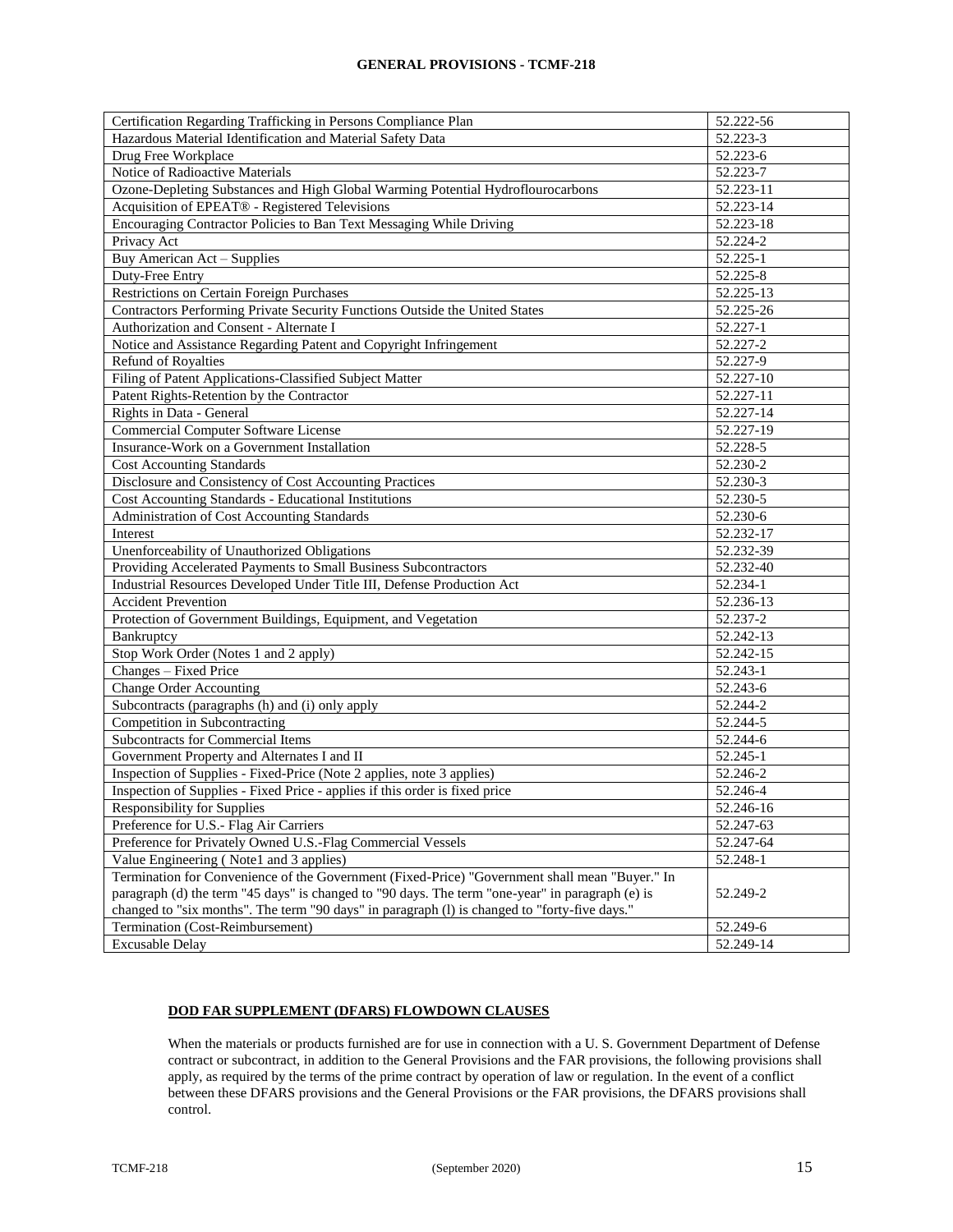The following clauses set forth in the DFARS in effect as of the date of the prime contract are incorporated herein by reference. In all clauses listed herein, the terms "Government", "Contracting Officer" and "Contractor" shall be revised to suitably identify the contracting parties under this Purchase Order and effect the proper intent of the provision except where further clarified or modified below. "Subcontractor", however, shall mean "Sellers Subcontractor" under this Purchase Order. The Seller, by signing its offer, hereby certifies compliance with the following clauses and is, therefore, eligible for award.

| Clause Title                                                                                                                  | <b>DFAR Reference</b> |
|-------------------------------------------------------------------------------------------------------------------------------|-----------------------|
| Prohibition on Persons Convicted of Fraud or Other Defense Contract Related Felonies NOTE:                                    |                       |
| Applicable to all first-tier Orders greater than the simplified acquisition threshold                                         | 252.203-7001          |
| Display of Hotline Posters                                                                                                    | 252.203-7004          |
| Disclosure of Information                                                                                                     | 252.204-7000          |
| Limitations on the Use or Disclosure of Third-Party Contractor Reported Cyber Incident Information                            | 252.204-7009          |
| Safeguarding Covered Defense Information and Cyber Incident Reporting                                                         | 252.204-7012          |
| Limitations on the Use or Disclosure of Information by Litigation Support Contractors                                         | 252.204-7014          |
| Notice of Authorized Disclosure of Information for Litigation Support                                                         | 252.204-7015          |
| Intent to Furnish Precious Metals as Government Furnished Materials                                                           | 252.208-7000          |
| Subcontracting with Firms that are Owned or Controlled by the Government of a Country that is a State                         |                       |
| Sponsor of Terrorism.                                                                                                         | 252.209-7004          |
| Small Business Subcontracting Plan (DOD Contracts                                                                             | 252.219-7003          |
| Restrictions on Employment of Personnel                                                                                       | 252.222-7000          |
| Restrictions on the Use of Mandatory Arbitration Agreements                                                                   | 252.222-7006          |
| <b>Hazard Warning Labels</b>                                                                                                  | 252.223-7001          |
| Safety Precautions for Ammunition and Explosives                                                                              | 252.223-7002          |
| Change in Place of Performance - Ammunition and Explosives                                                                    | 252.223-7003          |
| Prohibitions on Storage, Treatment and Disposal of Toxic and Hazardous Materials                                              | 252.223-7006          |
| Safeguarding Sensitive Conventional Arms, Ammunition and Explosive                                                            | 252.223-7007          |
| Prohibition of Hexavalent Chromium                                                                                            | 252.223-7008          |
| Buy American Act and Balance of Payments Program                                                                              | 252.225-7001          |
| Qualifying Country Sources as Subcontractors                                                                                  | 252.225-7002          |
| Prohibition on Acquisition of United States Munitions List Items From Communist Chinese Military                              |                       |
| Companies                                                                                                                     | 252.225-7007          |
| Restriction on Acquisition of Certain Articles Containing Specialty Metals                                                    | 252.225-7009          |
| Preference for Certain Domestic Commodities                                                                                   | 252.225-7012          |
| Duty Free Entry                                                                                                               | 252.225-7013          |
| Restriction on Acquisition of Hand or Measuring Tools                                                                         | 252.225-7015          |
| Restriction on Acquisition of Ball and Roller Bearings                                                                        | 252.225-7016          |
| Restriction on Acquisition of Foreign Anchor and Mooring Chain                                                                | 252.225-7019          |
| <b>Trade Agreements</b>                                                                                                       | 252.225-7021          |
| Restriction on the Acquisition of Forgings                                                                                    | 252.225-7025          |
| Restriction on Contingent Fee for Foreign Military Sales                                                                      | 252.225-7027          |
| Exclusionary Policies and Practices of Foreign Governments                                                                    | 252.225-7028          |
| Restriction on Acquisition of Carbon, Alloy, and Armor Steel Plate                                                            | 252.225-7030          |
| Secondary Arab Boycott of Israel                                                                                              | 252.225-7031          |
| Waiver of United Kingdom Levies                                                                                               | 252.225-7033          |
| Buy American - Free Trade Agreement - Balance of Payments Program                                                             | 252.225-7036          |
| Contractor Personnel Supporting U.S. Armed Forces Deployed Outside the United States                                          | 252.225-7040          |
| Antiterrorism/Force Protection for Defense Contractors Outside United States                                                  | 252.225-7043          |
| <b>Export-Controlled Items</b>                                                                                                | 252.225-7048          |
| Utilization of Indian Organizations, Indian-Owned Economic Enterprises, and Native Hawaiian Small<br><b>Business Concerns</b> | 252.226-7001          |
| Rights in Technical Data - Noncommercial Items                                                                                | 252.227-7013          |
| Rights in Noncommercial Computer Software and Noncommercial Computer Software Documentation                                   | 252.227-7014          |
| Technical Data - Commercial Items                                                                                             | 252.227-7015          |
| Rights in Bid or Proposal Information                                                                                         | 252.227-7016          |
| Validation of Asserted Restrictions - Computer Software                                                                       | 252.227-7019          |
|                                                                                                                               |                       |